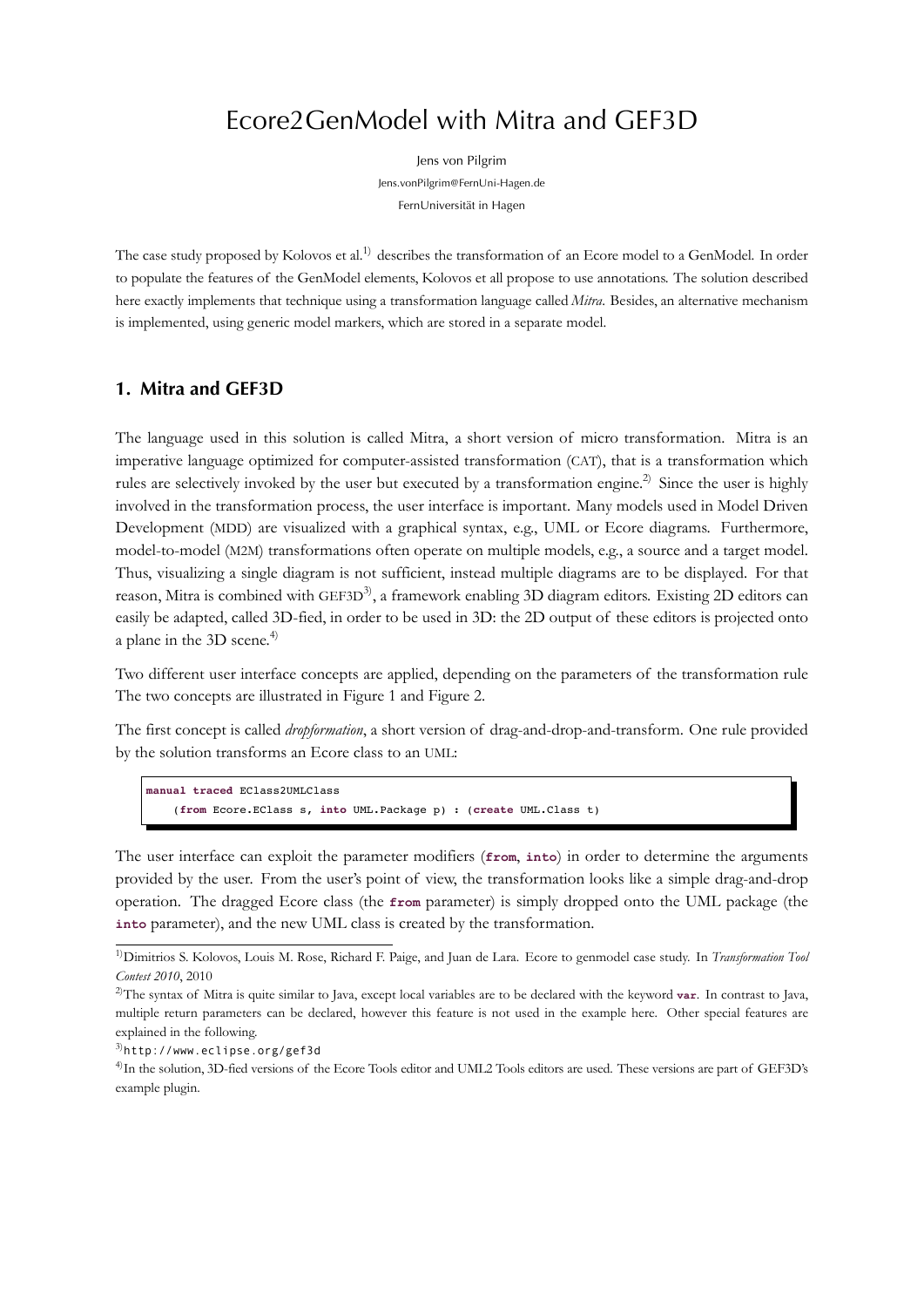

Figure 1: Dropformation Figure 2: Quickformation

<span id="page-1-1"></span>

The second concept is called *quickformation*. In this case, no elements are dragged, instead only one argument is provided by the user by simple clicking on the element in the diagram. The following rule creates markers for arbitrary Ecore elements:

| manual traced virtual attachMarkerGenModel                          |  |
|---------------------------------------------------------------------|--|
| (from Ecore.EObject element, into Markers.MarkerModel markerModel): |  |
| (create Markers.Marker marker)                                      |  |

Since only one argument (the **from** parameter) is provided, the other argument has to be specified differently. In the example, the second parameter (the **into** parameter) is defined as an *auto (resolved) parameter*. Whenever a quickformation has to be executed, the engine firstly binds selected elements, and then it tries to bind missing parameters using specified auto parameters.<sup>5)</sup>

The diagram presentations of the models is usually very useful for users of the transformation, while transformation developers might prefer working with a representation of the abstract syntax tree, e.g., provided by the sample Ecore Model editor. For that purpos[e,](#page-1-0) Mitra provides a so called *Mitra Control* view. Just as in the Dropformation view, rules can be selected and trace models can be loaded and created. Instead of using drop- or quick-formations, rule parameters are presented in a table. The parameters can be set by simply dragging elements from the Ecore Model editor onto the parameter row.

<span id="page-1-0"></span><sup>&</sup>lt;sup>5)</sup>In the marker example, the marker model could also be resolved automatically using traces and triggers as decribed in subsection 2.3. The auto parameter mechanism is used here mainly for demonstration purposes.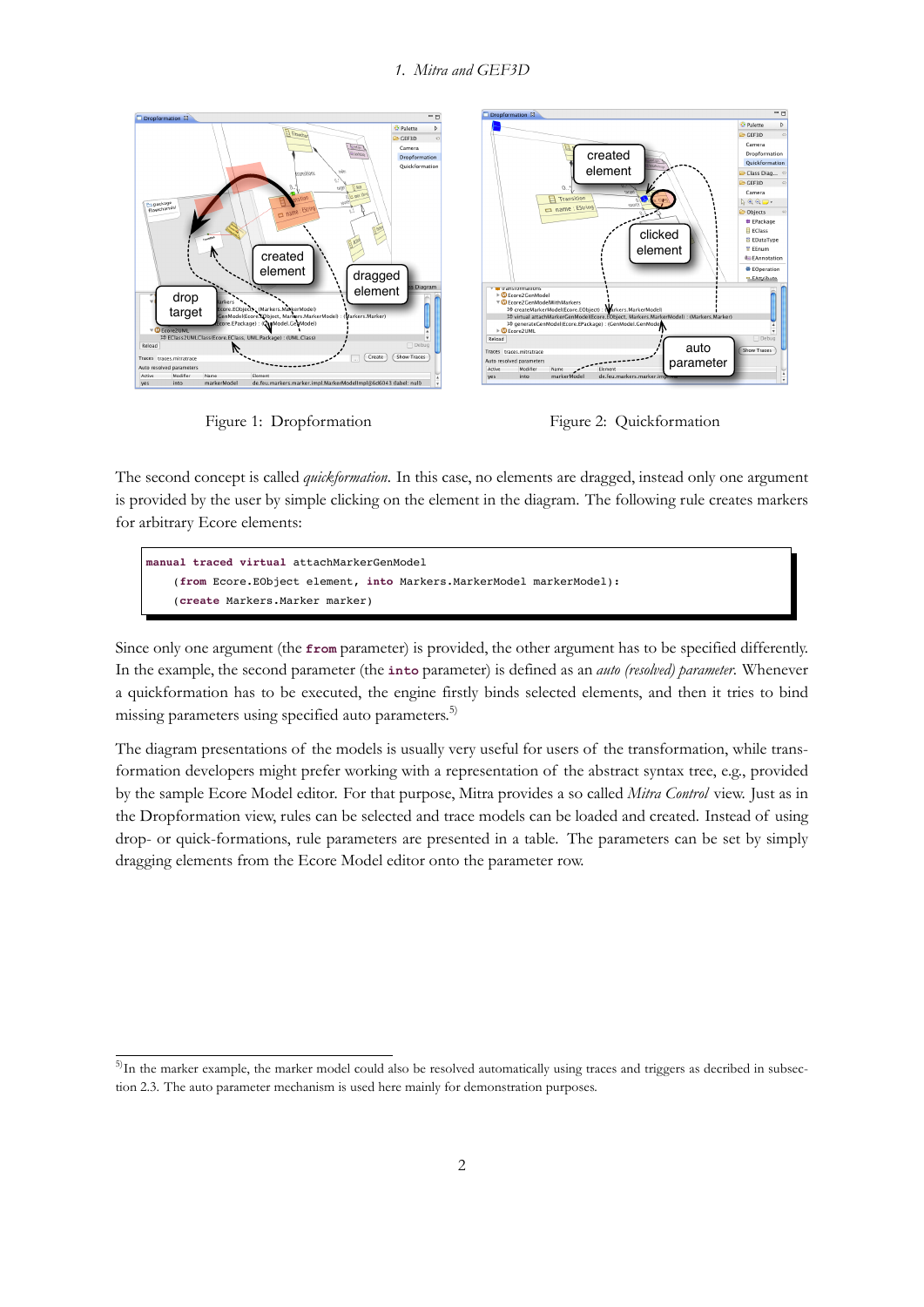## 2. Solution of the Ecore2GenModel Case

### **2.1. Using Annotations**

Although Mitra is specialized on semi-automated transformations, it can be used for fully automated transformations as well. The first transformation is a 1:1 copy of the ETL transformation attached to the case study. Just as proposed in the case study, this first transformation copies values defined in annotations to the GenModel elements. Annotations can be set using the properties view of the Ecore Tools editor (embedded into the 3D editor).

*2. Solution of the Ecore2GenModel Case*

The transformation itself looks very much like the Epsilon Transformation Language (ETL) version. Mitra is almost strictly imperative, thus rules must contain code to transform contained elements as the model tree is not traversed automatically. The following loop shows a snippet from the package rule:

```
forEach (var Ecore.EClassifier eClassifier in s.eClassifiers) {
   EClassifiers2GenClassifiers(eClassifier, t);
}
```
While the model tree must be traversed programmatically, reverse lookups are not nessary. Containers are passed as **into**-parameters, which probably makes the code much easier readable for Java experienced programmers. Just as in Java, rule can be overloaded. This feature is used in order to overload the rule transforming classifiers:

```
called virtual EClassifiers2GenClassifiers(from Ecore.EClassifier s,
    into GenModel.GenPackage genPackage): (return GenModel.GenClassifier t) ...
called EClass2GenClass(from Ecore.EClass s, into GenModel.GenPackage genPackage):
    (create GenModel.GenClass t)
        overloads EClassifiers2GenClassifiers(Ecore.EClassifier s, GenModel.GenPackage
             genPackage): (GenModel.GenClassifier t) ...
called EEnum2GenEnum(from Ecore.EEnum s, into GenModel.GenPackage genPackage):
    (create GenModel.GenEnum t)
        overloads EClassifiers2GenClassifiers(Ecore.EClassifier s, GenModel.GenPackage
             genPackage): (GenModel.GenClassifier t) ...
```
### **2.2. Reflection**

The annotations are copied using the reflection features of Mitra. The following (simplified) snippet shows how features are set using reflection. The conversion is done by calling a native method parse() (which can be applied on all types).<sup>6)</sup>

<span id="page-2-0"></span> $^6$ Mitra distinguished between target.feature and target.<<feature>>. In the first case, feature is the name of a field, while in the second case, <<featu[re](#page-2-0)>> is an expression. As in Object Constraint Language (OCL), Mitra distinguishes between fields of a model type (using the dot notation) and native methods (using the arrow notation).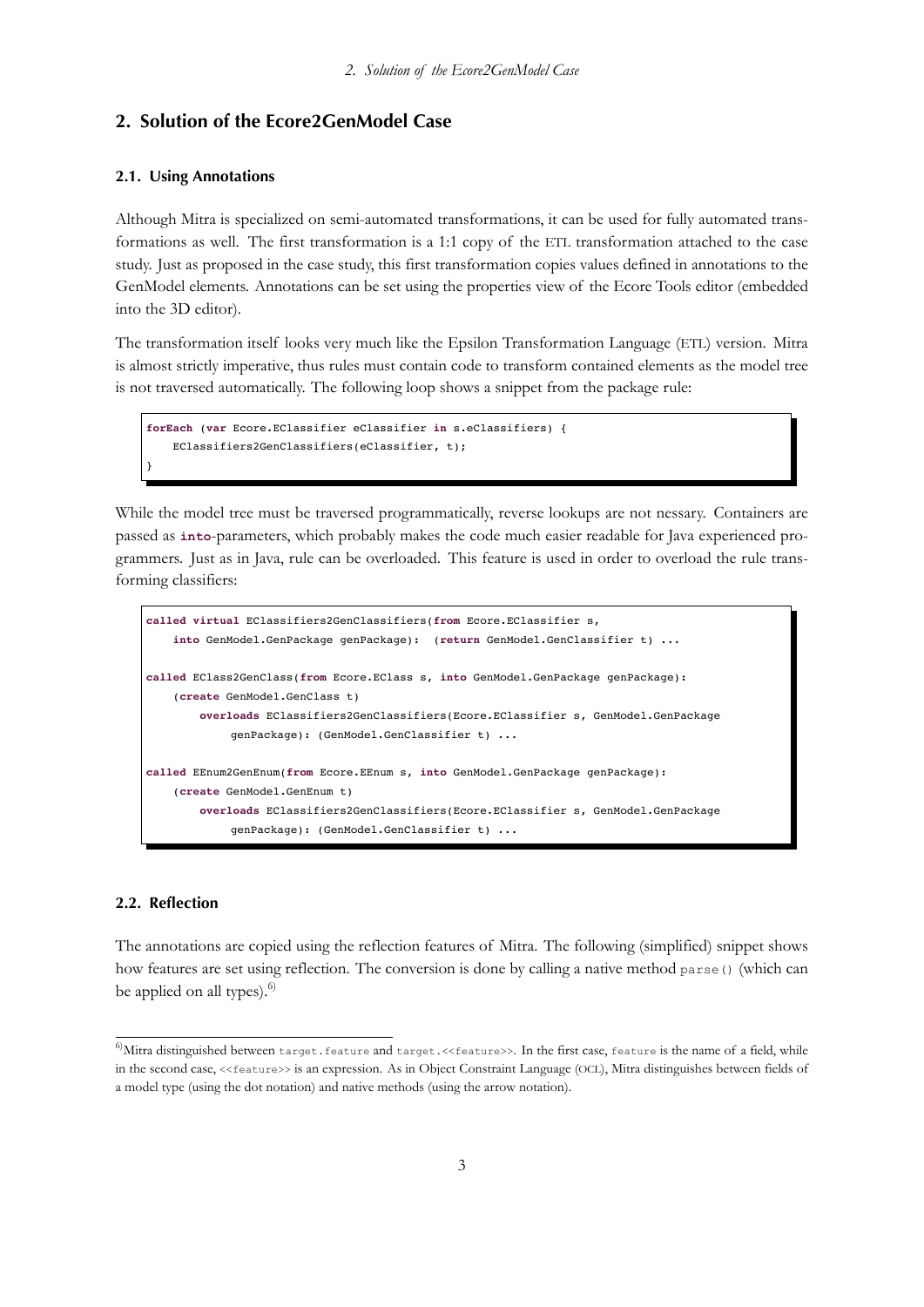```
1 public called setFeature(any target, String feature, any value) {
2 if (target.<<feature>>\rightarrowisAssignableFrom(value)) { target.<<feature>> = value; }<br>else {
       3 else {
4 var any parsed = target.<<feature>>−>type()−>parse(value);
           if (parsed!=null) { target. << feature>> = parsed; }
6 }
7 }
```
*2. Solution of the Ecore2GenModel Case*

### **2.3. Markers**

Annotations can only be used if the source model supports them. Unfortunately, this is not always the case. Thus we suggest an alternative solution, using markers instead of annotations. In order to use markers, firstly a marker model has to be created using a transformation rule as well. Then, new markers can be added to model elements using quickformations as described above (see Figure 2). In order to provide an information to the user about what features can be set, markers are populated with all features available in the target GenModel elements. This is also done with reflection:

```
1 called populateMarker(use Type type, into Markers.Marker marker) {
2 forEach(var String featureName in type−>fieldNames()) {
3 if (type<sup>-</sup>>fieldChangeable(featureName)) {<br>var Tvpe fieldTvpe = tvpe<sup>-</sup>>fieldTvpe(
4 var Type fieldType = type−>fieldType(featureName);
                5 if (fieldType−>canParse()) { setProperty(marker, featureName, null); }
6 } } }
```
In order to resolve a marker associated to a specific element, Mitra uses *triggers*. Triggers are much like database triggers, however they are not activated by model changes but by certain states of the transformation. Mitra natively supports persistable traces, which are usually used for saving the state of the transformation in order to allow multi-sessions when semi-automatically transforming models.<sup>7)</sup> These traces are used to trigger rules automatically. The following code snippet shows a rule which is automatically triggered when an Ecore element is transformed to a GenModel element *and* a marker has been set before:

```
1 auto copyMarkerProperties(from Markers.Marker marker, into any target)
2 trigger (
          3 EcoreToGenModel(any element, any genmodel_container): (any target),
4 attachMarkerGenModel(Ecore.EObject element, Markers.MarkerModel markerModel):
5 (Markers.Marker marker)
      6 ) { /* populate genmodel features with marker properties */ }
```
Triggers can be interpreted as a declarative extension to the otherwise imperative language. The parameters of the rule are to be set by the trigger (or an optional **with**-clause). In the example, the parameters marker and target are bound to values provided by the rules specified in the trigger. An implicit when-clause clause is defined by similar parameter names, which implies equal values (optionally, an explicit **when**-clause can be defined).

<sup>7)</sup>In order to create a trace, a rule must be annotated with the modifier **traced**. Traced rules are also cached, that is when a traced rule is called with the same input parameters multiple times, it is only executed once.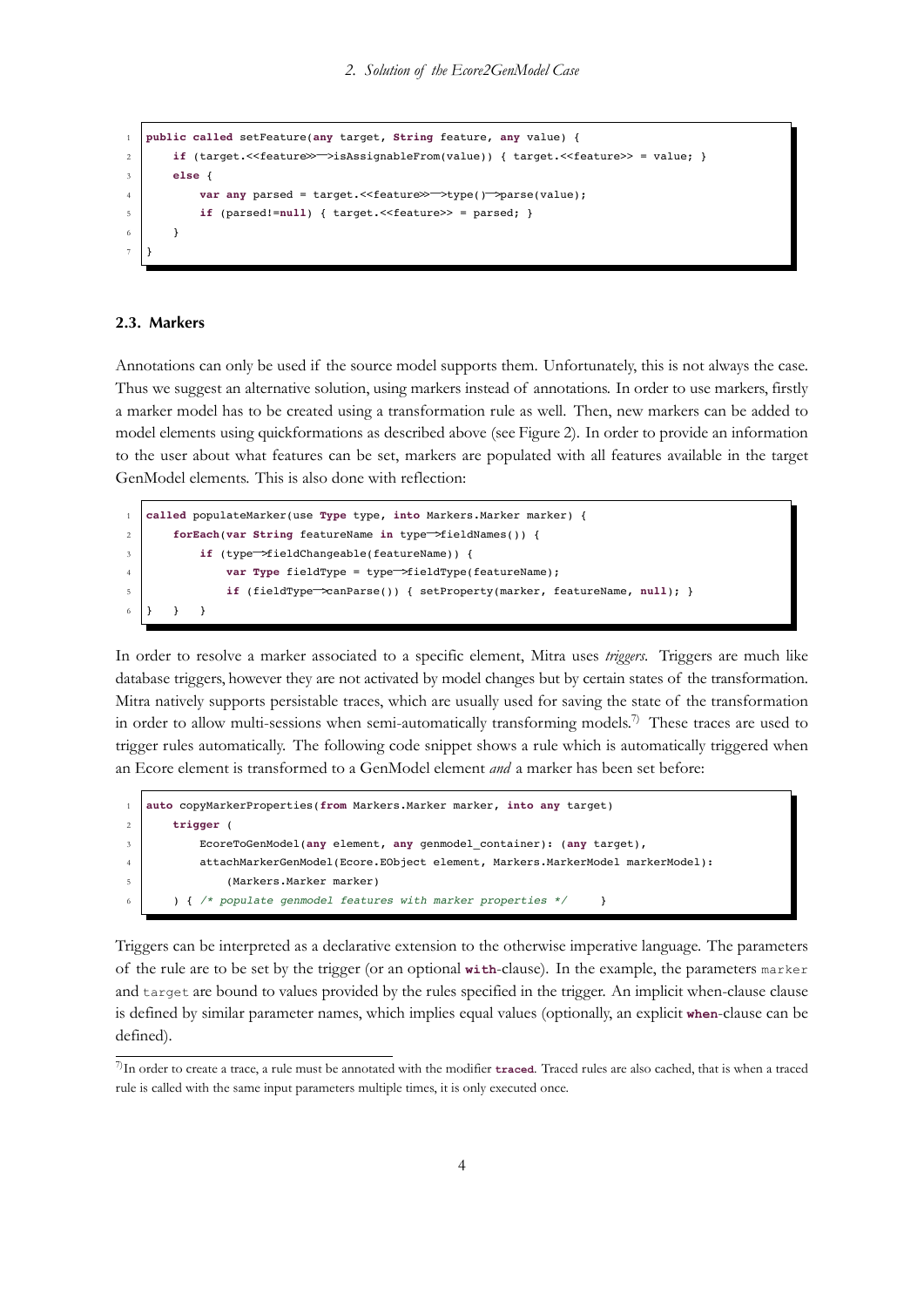#### **2.4. 3D Benefits**

<span id="page-4-0"></span>So far, using 3D in the graphical view might be nice but it is not really necessary. Instead of creating 3D cubes, markers could have been visualized with blue rectangles in a 2D view as well. As we noted in section 1, Mitra's main focus is on semi-automated M2M-transformation whereby visualization of multiple diagrams is required. Besides 3D, GEF3D also provides special techniques for combining multiple editors. This is needed for combining the Ecore Tools editor and the marker editor. To give an impression of the benef[its of 3D](#page-0-3), a small transformation example is included for transforming Ecore classes to UML classes (see Figure 1). This transformation does not only show a typical CAT, but also how traces are visualized with GEF3D (see Figure 3).



Figure 3: Visualization of traces

### **3. Discussion**

Using the reflection features of Mitra, the case study example could be implemented similarly to the solution proposed by Kolovos et al. Our solution does not use traces for updating the target model automatically, however traces are used by the transformation itself. Although reflection is a powerful mechanism, it disables type checking. E.g., using the non-reflective method of setting a field immediately shows an error if the wrong field name is used. The case study revealed some weaknesses of Metra when handling collections (OCL support is planned but not yet realized) and enumerations.

Providing a good transformation language is only one side of the story. The other side of the story is to provide a good user interface. Since many modeling languages use a graphical notation, transformation tools should (re-) use the concrete notation, i.e. diagrams, as well. GEF3D provides a lot of mechanisms in order to simplify the 3D-fication of existing editors (note that the 2D-diagrams are still fully editable). However, adding transformation support remains a challenge. E.g., the Ecore Tools editor does not automatically reflect model changes while the UML2 Tools editors do. Note that the submitted tool provides only a "raw" drop- and quickformation user interface. For specific applications, many settings could be defined automaticlly, such as predefinded trace models, smart selection of rules (based on the parameter types and other context information), or other domain specific improvments.<sup>8)</sup>

<sup>8)</sup>An example of a domain specific application, a graphical editor for the GMF mapping model using Mitra and GEF3D can be found at http://dev.eclipse.org/blogs/gef3d/2010/01/20/a-graphical-editor-for-the-gmf-mapping-model/.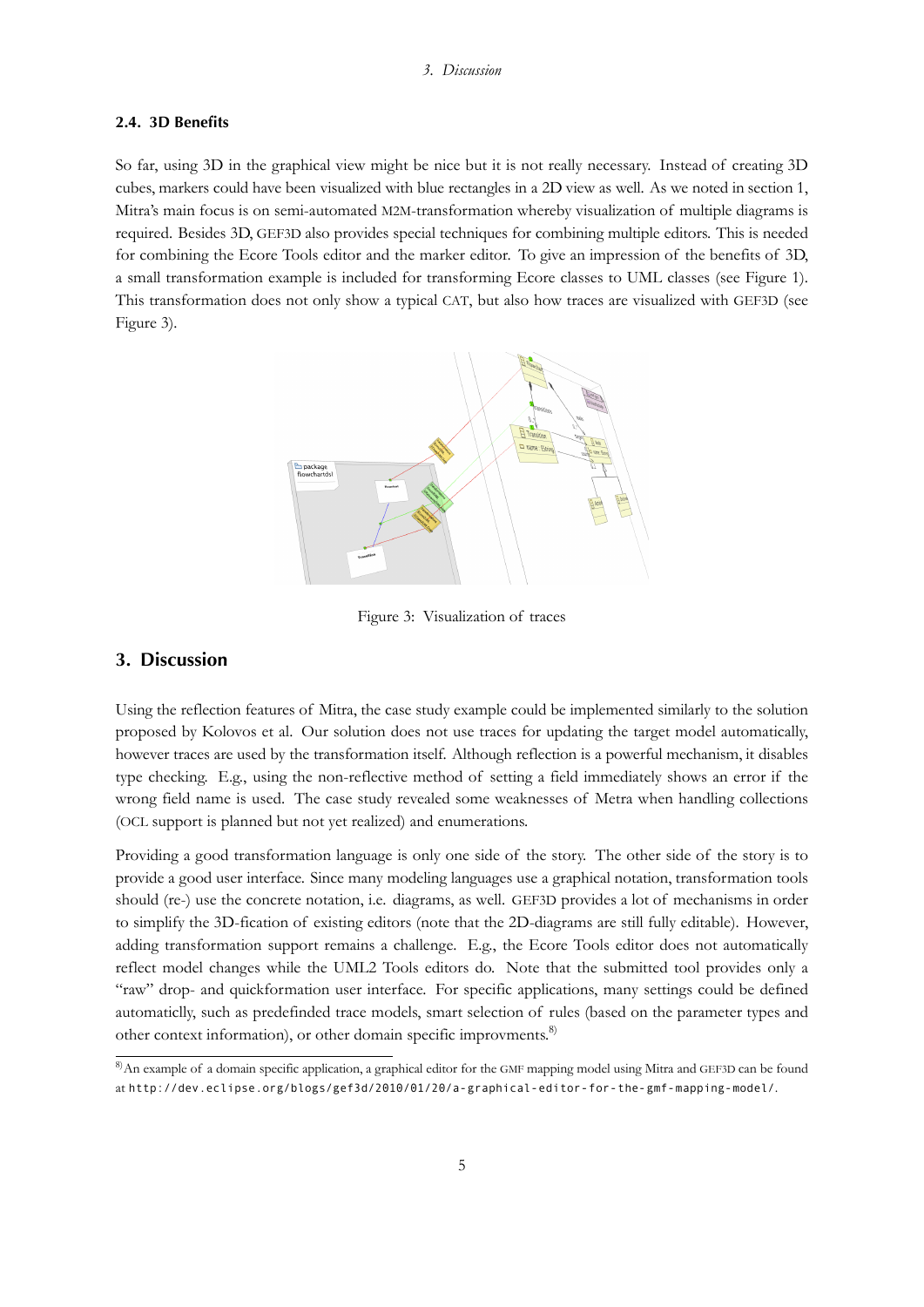# **Appendix**

## **A. Listing Ecore2GenModel**

This first listing shows the transformation discussed in subsection 2.1. It mainly consits of two parts:

- rules transforming ecore elements to genmodel elements
- helper rules

This is a rather long listing, and usually this would be split up into several modules (Mitra supports include/import of modules).

```
1 /*
2 Transformation Tool Contest 2010
3 Ecore to GenModel (cf 2.1 Using Annotations)
   \star /
5 module transformations:Ecore2GenModel {
6
       /* Declaration of metamodels */8 metamodel ecore:Ecore (nsUri="http://www.eclipse.org/emf/2002/Ecore");
9 metamodel ecore:GenModel (nsUri="http://www.eclipse.org/emf/2002/GenModel");
10
11 /* One and only MANUAL rule, which is to be invoked manually using the Quickformation
12 mechanism.
13 Remarks:
14 <sup>−</sup> the parameter modifier create let Mitra automatically create a new instance; other<br>15 instances are to be created using a Java-like constructor
15 instances are to be created using a Java−like constructor
<sup>16</sup> <sup>−</sup> Mitra supports mulitple return parameters, however in this example this is not used<br>
(but it is helpful if n source elements are transformed to m target elements)
                (but it is helpful if n source elements are transformed to m target elements)
18 */
19 manual generateGenModel(from Ecore.EPackage s) : (create GenModel.GenModel genModel) {
20 var GenModel.GenPackage genPackage = EPackage2GenPackage(s, genModel);
21 genModel.genPackages += genPackage; // add newly created package to container
22
23 // set with defaults
24 setAnnotation(s, genModel, "complianceLevel", $GenModel.GenJDKLevel.JDK60);
25 setAnnotation(s, genModel, "copyrightFields", false);
26 setAnnotation(s, genModel, "modelPluginID", s.name);
27 setAnnotation(s, genModel, "modelDirectory", "/" + s.name + "/src");
28 setAnnotation(s, genModel, "modelName", s.name<sup>→</sup>firstToUpperCase());<br>29 setAnnotation(s, genModel, "importerID", "org.eclipse.emf.importer.e
            setAnnotation(s, genModel, "importerID", "org.eclipse.emf.importer.ecore");
30
31 // copy others
32 | copyAnnotations(s, genModel);
33 }
34
35
36
```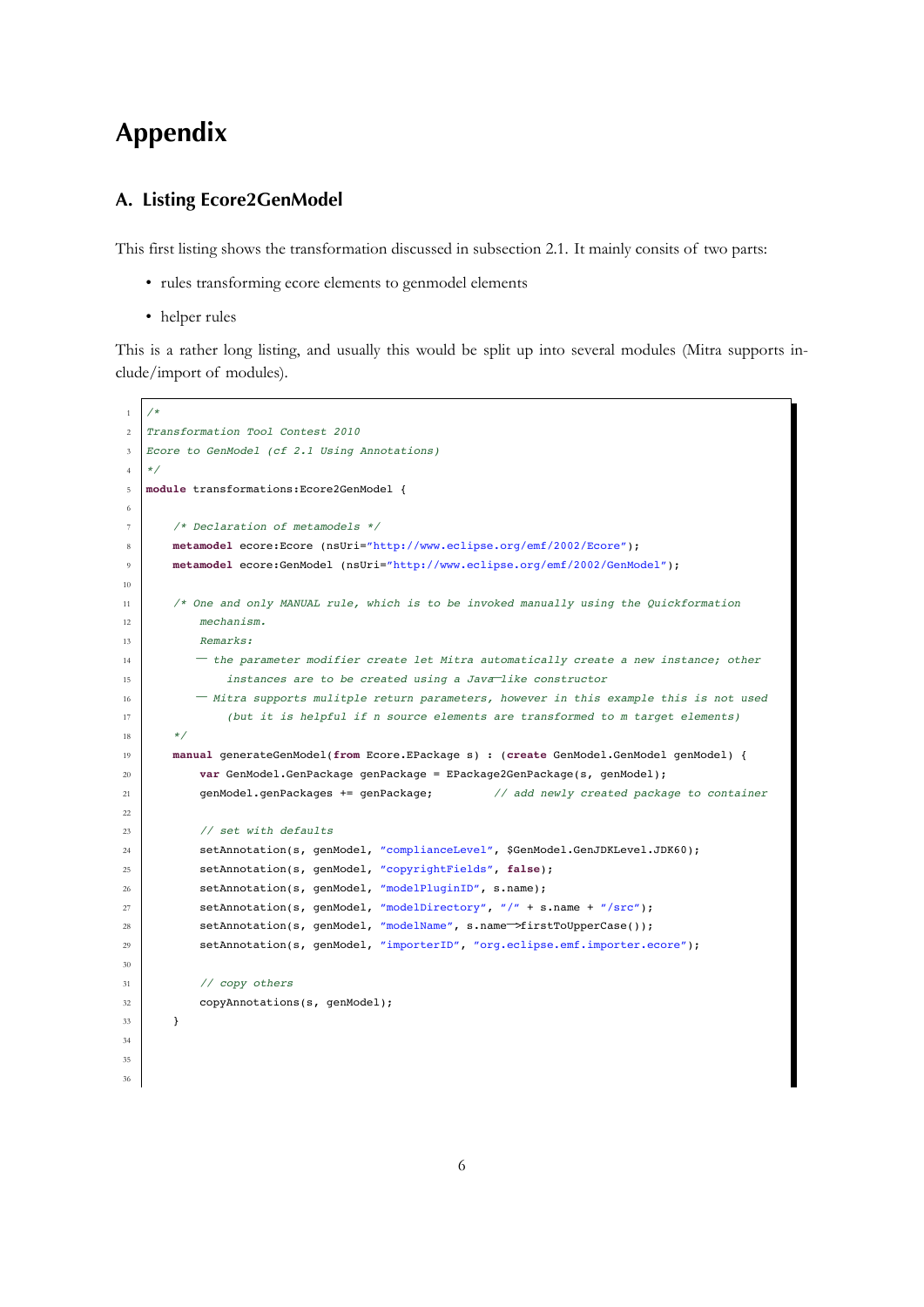```
37 called EPackage2GenPackage(from Ecore.EPackage s, into GenModel.GenModel genModel):
38 (create GenModel.GenPackage t) {
39 genModel.genPackages += t;
40 t.ecorePackage = s;
41 setAnnotation(s, t, "disposableProviderFactory", true);
42 setAnnotation(s, t, "prefix", s.name−>firstToUpperCase());
         copyAnnotations(s, t);
44
45 forEach (var Ecore.EClassifier eClassifier in s.eClassifiers) {
46 EClassifiers2GenClassifiers(eClassifier, t);
47 }
48 }
49
50 /* A virtual rule can be overloaded. Since EClassifier is an abstract class, this rule does
51 not get invoked directly.
52 \t \star/53 called virtual EClassifiers2GenClassifiers(from Ecore.EClassifier s,
54 into GenModel.GenPackage genPackage): (return GenModel.GenClassifier t) {
55 }
56
57 /* This rule overloads the afore defined rule. In Mitra, overloading a rule (or
58 implementing abstract rules) is more flexibel as in other OO languages:
59 The rule names (of overloaded/implemented and overloading/implementing rule)
60 may differ, and it is even possible to overload/implement a rule with
61 a rule having a different number of parameters. However, this special feature is
62 not used in the example.
63 */
64 called EClass2GenClass(from Ecore.EClass s, into GenModel.GenPackage genPackage):
65 (create GenModel.GenClass t)
66 overloads EClassifiers2GenClassifiers(Ecore.EClassifier s,
67 \vert GenModel.GenPackage genPackage): (GenModel.GenClassifier t)
68 {
69 genPackage.genClasses += t;
70 t.ecoreClass = s;
71
72 setAnnotation(s, t, "image", ! s.^abstract);
73 copyAnnotations(s, t);
74
75 forEach (var Ecore.EStructuralFeature eStructuralFeature in s.eStructuralFeatures) {
76 EStructuralFeature2GenFeature(eStructuralFeature, t);
77 }
78 forEach (var Ecore.EOperation eOperation in s.eOperations) {
79 EOperation2GenOperation(eOperation, t);
80 }
81 }
82
83 called virtual EStructuralFeature2GenFeature(from Ecore.EStructuralFeature s,
84 into GenModel.GenClass genClass): (create GenModel.GenFeature t) {
85 genClass.genFeatures += t;
86 t.ecoreFeature = s:
87 }
```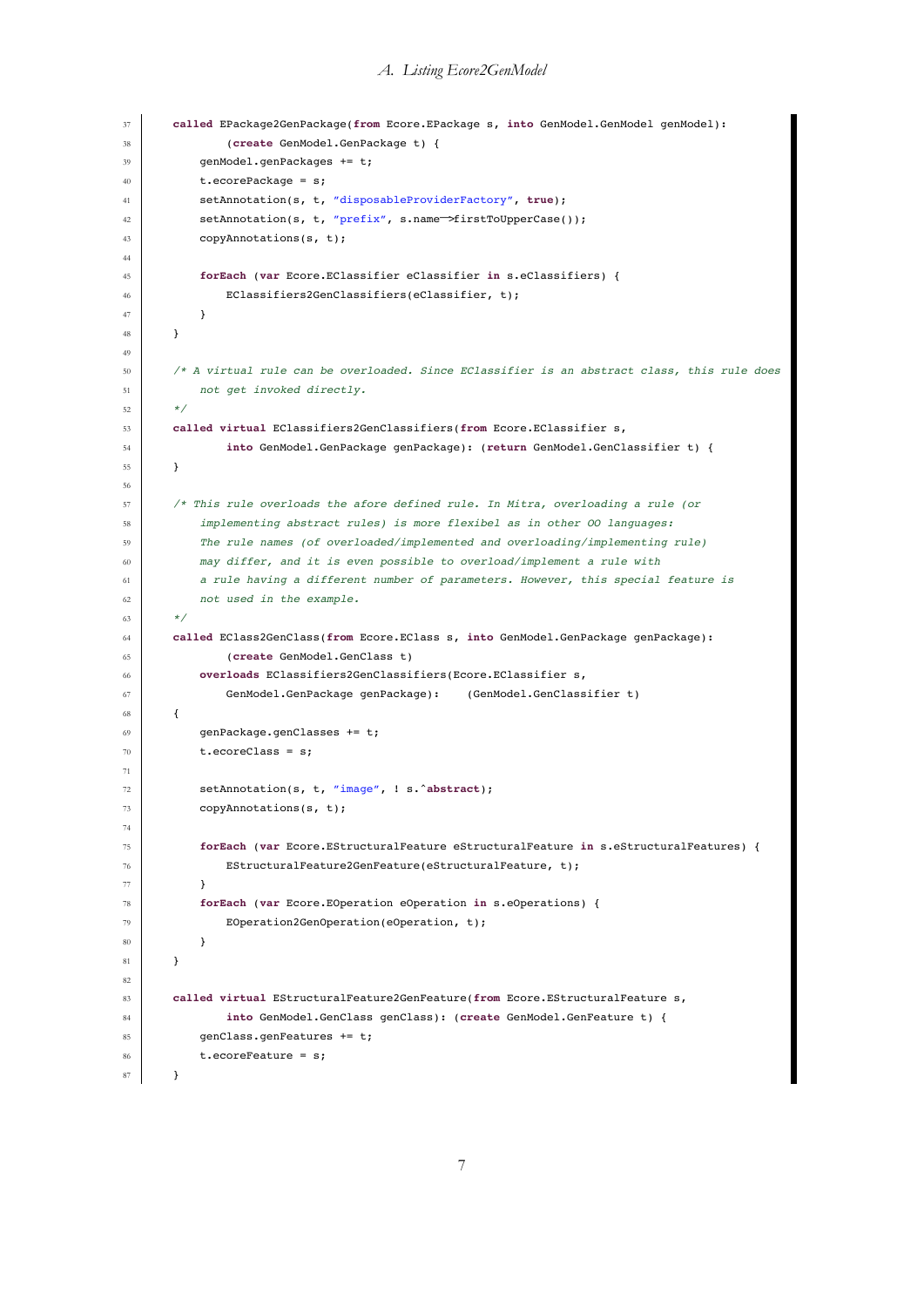#### *A. Listing Ecore2GenModel*

```
88
89 /* This rules overloads the virtual rule above. The overloaded rule can be called from an
90 overloading rule by using the statement 'super'. Just as in Java constructors, the
91 overloaded rule must be called at the very beginning of the body of the overloading
92 rule. In contrast to constructors in Java, the overloading rule is only called with
93 super and not automatically.
94
95 '$' refers to the type in expressions. E.g., '$GenModel.GenPropertyKind' refers to the
96 type itself. This way, static fields and methods can be called. It is even possible to
97 store the type in a variable, as demonstrated later on.
98 */
99 called EAttribute2GenFeature(from Ecore.EAttribute s, into GenModel.GenClass genClass):
100 (create GenModel.GenFeature t)
101 overloads EStructuralFeature2GenFeature(Ecore.EStructuralFeature s,
102 GenModel.GenClass genClass): (GenModel.GenFeature t)
103 {
104 super; // calls overloaded rule
105
106 var GenModel.GenPropertyKind defaultProperty;
107 if (s.changeable) {
108 defaultProperty = $GenModel.GenPropertyKind.Editable; // static access
109 } else {
110 defaultProperty = $GenModel.GenPropertyKind.Readonly;
111 }
112
113 SetAnnotation(s, t, "children", false);
114 setAnnotation(s, t, "createChild", false);
115 SetAnnotation(s, t, "notify", true);
116 SetAnnotation(s, t, "propertySortChoices", false);
117 setAnnotation(s, t, "property", defaultProperty);
118 copyAnnotations(s, t);
119 }
120
121 called EReference2GenFeature(from Ecore.EReference s, into GenModel.GenClass genClass):
122 (create GenModel.GenFeature t)
123 overloads EStructuralFeature2GenFeature(Ecore.EStructuralFeature s,
124 GenModel.GenClass genClass): (GenModel.GenFeature t)
125 \left\{ \begin{array}{ccc} \end{array} \right\}126 super;
127
128 var GenModel.GenPropertyKind defaultProperty;
129 if (! s.container && ! s.containment) {
130 if (s.changeable) {
131 defaultProperty = $GenModel.GenPropertyKind.Editable;
132 }
133 else {
134 defaultProperty = $GenModel.GenPropertyKind.Readonly;
135 }
136 }
137 else {
138 defaultProperty = $GenModel.GenPropertyKind.None;
```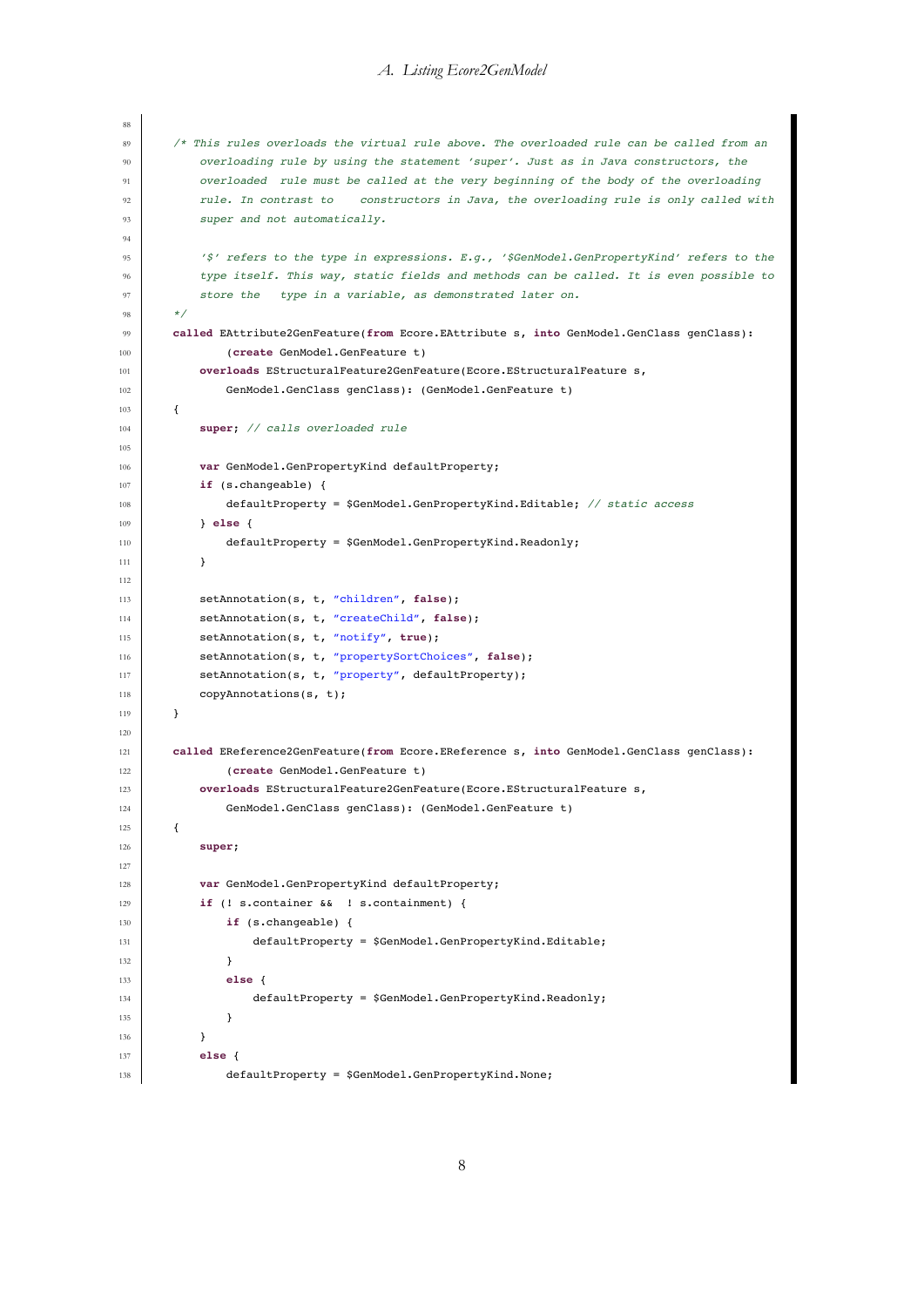```
139 }
140
141 setAnnotation(s, t, "children", s.containment);
142 setAnnotation(s, t, "createChild", t.children && s.changeable);
143 setAnnotation(s, t, "notify", t.children);
144 setAnnotation(s, t, "propertySortChoices",
145 defaultProperty == $GenModel.GenPropertyKind.Editable);
146 setAnnotation(s, t, "property", defaultProperty);
147 copyAnnotations(s, t);
148 }
149
150 called EOperation2GenOperation(from Ecore.EOperation s, into GenModel.GenClass genClass):
151 (create GenModel.GenOperation t) {
152 genClass.genOperations += t;
153 t.ecoreOperation = s;
154 copyAnnotations(s, t);
155
156 forEach (var Ecore.EParameter eParamter in s.eParameters) {
157 EParameter2GenParameter(eParamter, t);
158 }
159 }
160
161 called EParameter2GenParameter(from Ecore.EParameter s,
162 into GenModel.GenOperation genOperation): (create GenModel.GenParameter t) {
163 genOperation.genParameters += t;
164 t.ecoreParameter = s;
165 copyAnnotations(s, t);
166 }
167
168 called EEnum2GenEnum(from Ecore.EEnum s, into GenModel.GenPackage genPackage):
169 (create GenModel.GenEnum t)
170 overloads EClassifiers2GenClassifiers(Ecore.EClassifier s,
171 GenModel.GenPackage genPackage): (GenModel.GenClassifier t)
172 {
173 genPackage.genEnums += t;
174 t.ecoreEnum = s;
175
176 setAnnotation(s, t, "typeSafeEnumCompatible", false);
177 copyAnnotations(s, t);
178
179 forEach (var Ecore.EEnumLiteral eLiteral in s.eLiterals) {
180 EEnumLiteral2GenEnumLiteral(eLiteral, t);
181 }
182 }
183
184 called EEnumLiteral2GenEnumLiteral(from Ecore.EEnumLiteral s,
185 into GenModel.GenEnum genEnum): (create GenModel.GenEnumLiteral t) {
186 genEnum.genEnumLiterals += t;
187 t.ecoreEnumLiteral = s;
188 copyAnnotations(s, t);
189 }
```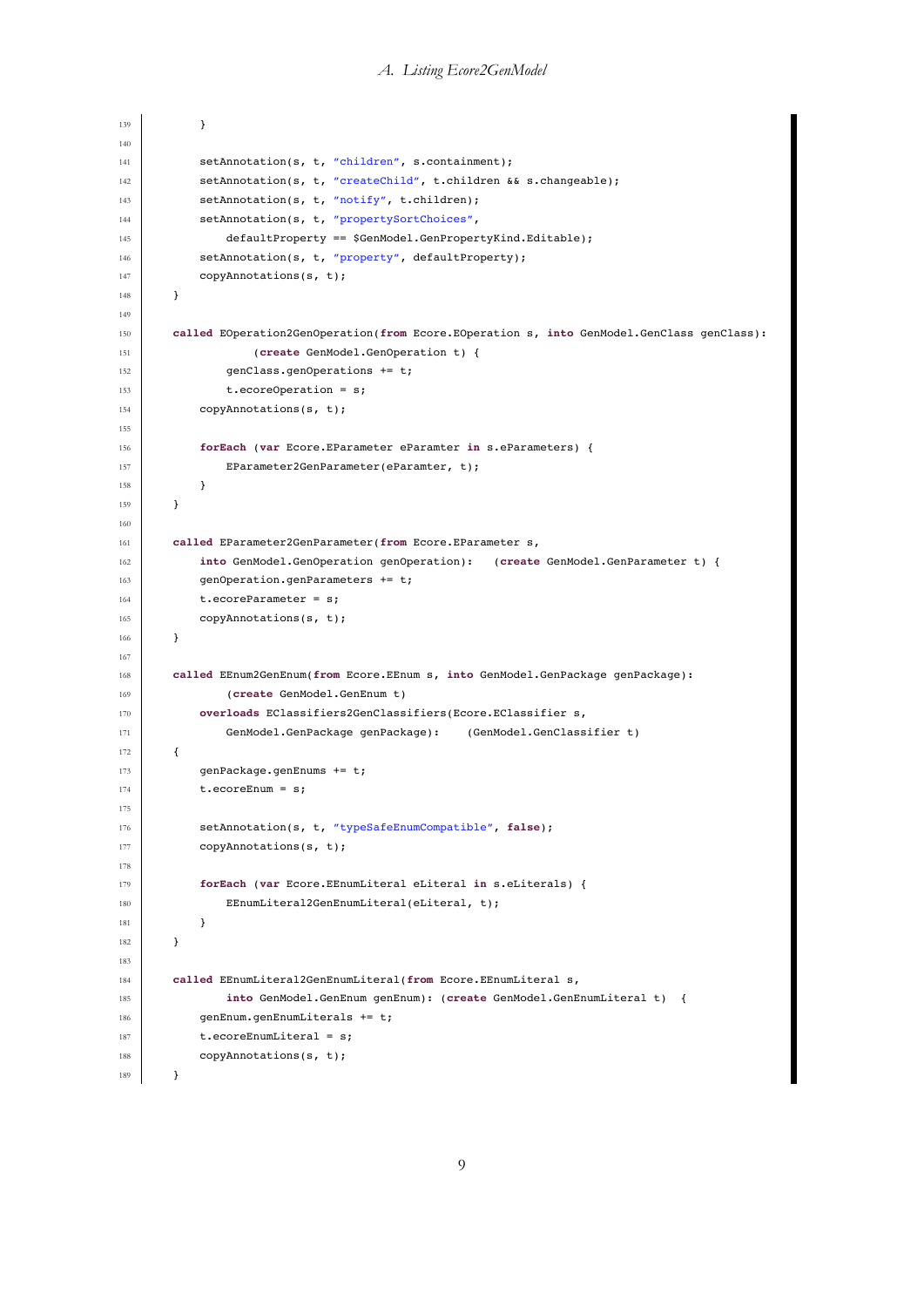### *A. Listing Ecore2GenModel*

```
190
191 called EDataType2GenDataType(from Ecore.EDataType s,
192 into GenModel.GenPackage genPackage): (create GenModel.GenDataType t)
193 overloads EClassifiers2GenClassifiers(Ecore.EClassifier s,
194 GenModel.GenPackage genPackage): (GenModel.GenClassifier t)
195 {
196 genPackage.genDataTypes += t;
197 t.ecoreDataType = s;
198 copyAnnotations(s, t);
199 }
200
201 /*−−−−−−−−−−−−−−−−−−−−−−−−−−−−−−−−−−−−−−−−−−−−−−−−−−−−−−−−−−−−−−−−−−−−−−−−−−−−−−−−−
202 Helper rules, called by the rules above:
203 */
204
205 called setAnnotation(from Ecore.EModelElement source, into any target, String label,
206 any default) {
207 var any value = getAnnotation(source, label);
208 if (value==null) value = default;
209 SetFeature(target, label, value);
210 }
211
212 /* This rule uses reflection in order to set a feature of a target.
213 <sup>−</sup> '<<..>>' indicates an expression within a feature access statement.<br>
214 <sup>−</sup> '<sup>-</sup>>' indicates a native method call, in contrast to operation calls
214 <sup>−</sup> <sup>-</sup><sup>−</sup>>' indicates a native method call, in contrast to operation calls using<br>the dot notation. This is similar to OCL
                the dot notation. This is similar to OCL
216 * /217 public called setFeature(any target, String feature, any value) {
218 if (target.<<feature>>\rightarrowisAssignableFrom(value)) {<br>219 target.<<feature>> = value:
                target.<<feature>> = value;
220 } else {
221 if (target. <<feature≫→isMany()) {<br>forEach (var String part in val)
222 forEach (var String part in value<sup>→</sup>split(",")) {<br>
target. << feature>>+= part;
                         target.<<feature>>+= part;
224 }
225 } else {
226 var any parsed = target. <<feature>>\rightarrowtype()\rightarrowparse(value);<br>if (parsed!=null) { target. <<feature>> = parsed: }
                     if (parsed!=null) { target. << feature>> = parsed; }
228 }
229 }
230 }
231
232 called copyAnnotations(from Ecore.EModelElement source, into any target) {
233 forEach (var String feature in target−>fieldNames()) {
                var any value = getAnnotation(source, feature);
235 if (value!=null) {
236 setFeature(target, feature, value);
237 }
238 }
239 }
240
```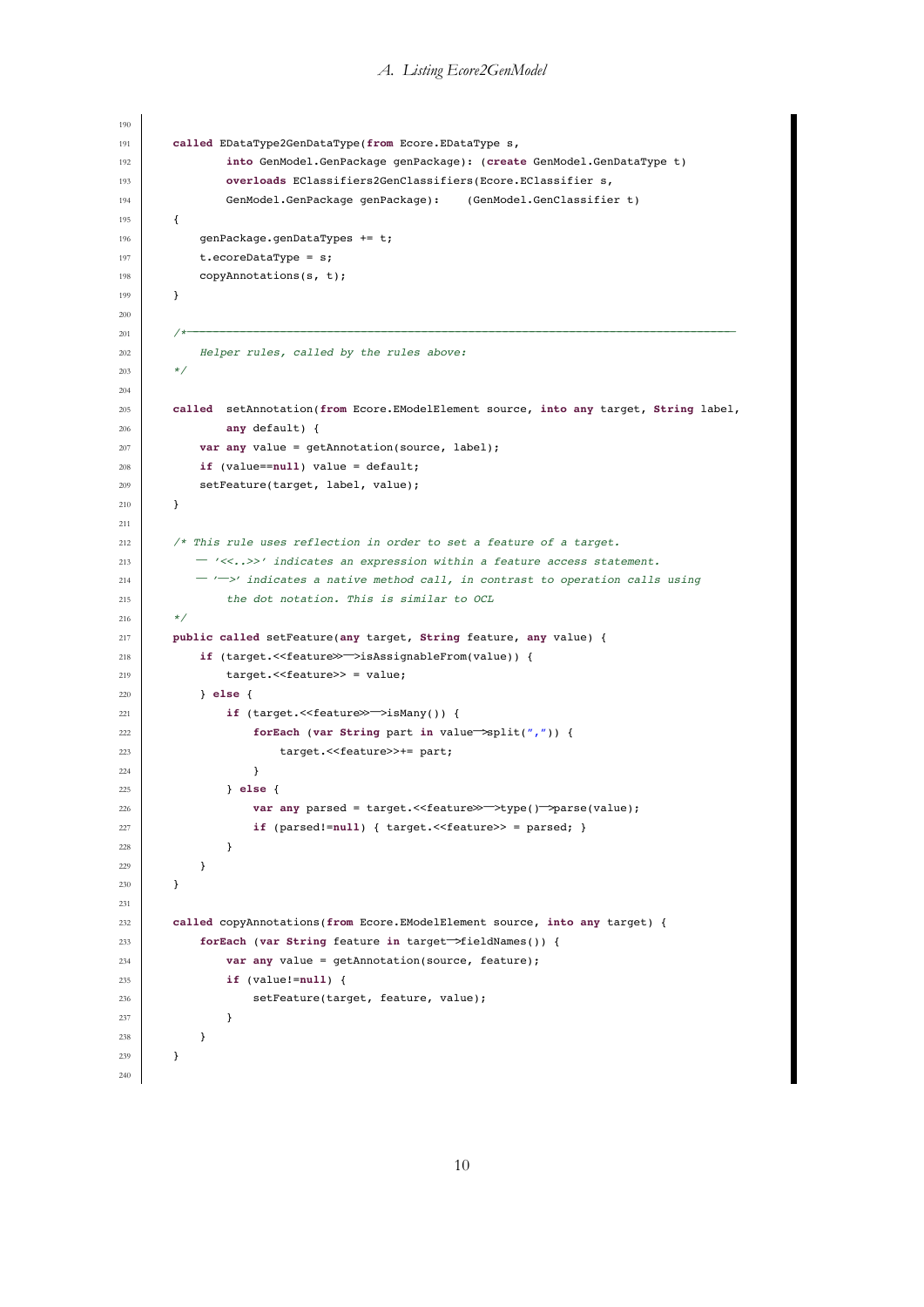```
241 /* The select statement used in this rule works quite similar to select in
242 OCL or SOL.
243 */
244 called getAnnotation(Ecore.EModelElement element, String label) : (return any ret) {
245 var Ecore.EAnnotation ann = select first (
246 var Ecore.EAnnotation a in element.eAnnotations where a.source == "emf.gen");
247 if (ann!=null) {
248 var Ecore.EStringToStringMapEntry det = select first (
249 var Ecore.EStringToStringMapEntry d in ann.details where d.key == label);
250 if (det!=null)
251 return det.value;
252 }
253 return null;
254 }
255 }
```
*B. Listing Ecore2GenModelWithMarkers*

## **B. Listing Ecore2GenModelWithMarkers**

This second listing shows the transformation discussed in subsection 2.3. It mainly consits of five parts:

- rules creating the markers
- helper rules for creating markers
- triggered rules to populate features of GenModel element with values of marker properties
- rules transforming ecore elements to genmodel elements
- helper rules for transformation

```
1 /*
2 Transformation Tool Contest 2010
3 Ecore to GenModel with markers (cf. 2.3 Markers)
4 \times5 module transformations:Ecore2GenModelWithMarkers {
6 metamodel ecore:Ecore (nsUri="http://www.eclipse.org/emf/2002/Ecore");
7 metamodel ecore:GenModel (nsUri="http://www.eclipse.org/emf/2002/GenModel");
      8 metamodel ecore:Markers (nsUri="http://feu.de/marker");
9
10 | /* This rule simply creates the marker model. Note that in the submission, this
11 | rule is called manually and the created marker model is specified as an auto
12 parameter. Since traced rules are cached (that is they are only executed the
13 first time when called multiple times with the same input parameters),
14 it would have been possible to call this rule from the following rules in order
15 to automaticlly retrieve the marker model.
16 */
17 manual traced createMarkerModel(use Ecore.EObject element):
18 (create Markers.MarkerModel markerModel) {
19 | markerModel.element = element;
20 }
```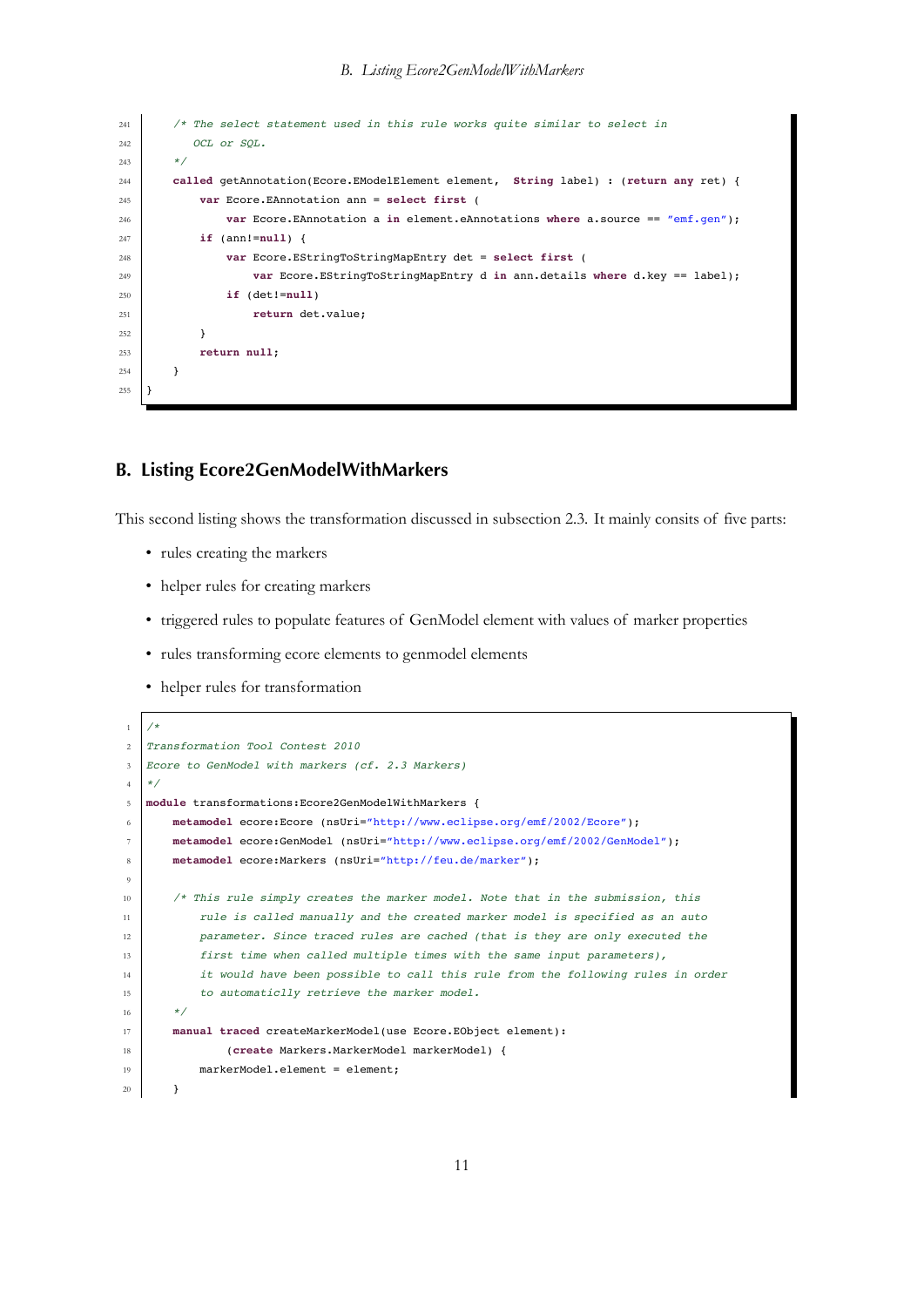```
21 /*
22 This virual rule is overloaded by rules for specific types.
23 From the user's point of view, only manual rules are visible, that is only this
24 virtual rule can be selected in the user interface. Also, only this base rule is used
25 later on in the trigger.
26 */
27 manual traced virtual attachMarkerGenModel(from Ecore.EObject element,
28 into Markers.MarkerModel markerModel): (create Markers.Marker marker)
29 {
30 marker.element = element;
31 markerModel.markers += marker;
32 }
33
34 /*
35 Overloads afore declared virtual rule, uses 'super' to call the overloading rule.
36 */
37 called traced attachMarkerGenModel(use Ecore.EPackage package,
38 into Markers.MarkerModel markerModel): (create Markers.Marker marker)
39 overloads attachMarkerGenModel(Ecore.EObject package,
40 Markers.MarkerModel markerModel): (Markers.Marker marker)
41 \left\{ \begin{array}{ccc} 4 & 1 \\ 1 & 1 \end{array} \right\}42 super; // call overloading rule
\overline{43}44 // Note: $GenModel.GenPackage returns the type itself
45 populateMarker($GenModel.GenPackage, marker); // populate marker properties
46 populateMarker($GenModel.GenModel, marker); // also with model features
47
48 // set default values
49 SetProperty(marker, "complianceLevel", $GenModel.GenJDKLevel.JDK60);
50 setProperty(marker, "copyrightFields", false);
51 setProperty(marker, "modelPluginID", package.name);
52 setProperty(marker, "modelDirectory", "/" + package.name + "/src");
53 setProperty(marker, "modelName", package.name<sup>→</sup>firstToUpperCase());<br>setProperty(marker, "importerID", "org.eclipse.emf.importer.ecore")
          setProperty(marker, "importerID", "org.eclipse.emf.importer.ecore");
55 }
56
57 called traced attachMarkerGenModel(use Ecore.EClass s,
58 into Markers.MarkerModel markerModel): (create Markers.Marker marker)
59 overloads attachMarkerGenModel(Ecore.EObject, Markers.MarkerModel):
60 (Markers.Marker)
61 \quad \text{f}62 super;
63 populateMarker($GenModel.GenClass, marker);
64 setProperty(marker, "image", ! s.^abstract);
65 }
66
67
68
69
70
71
```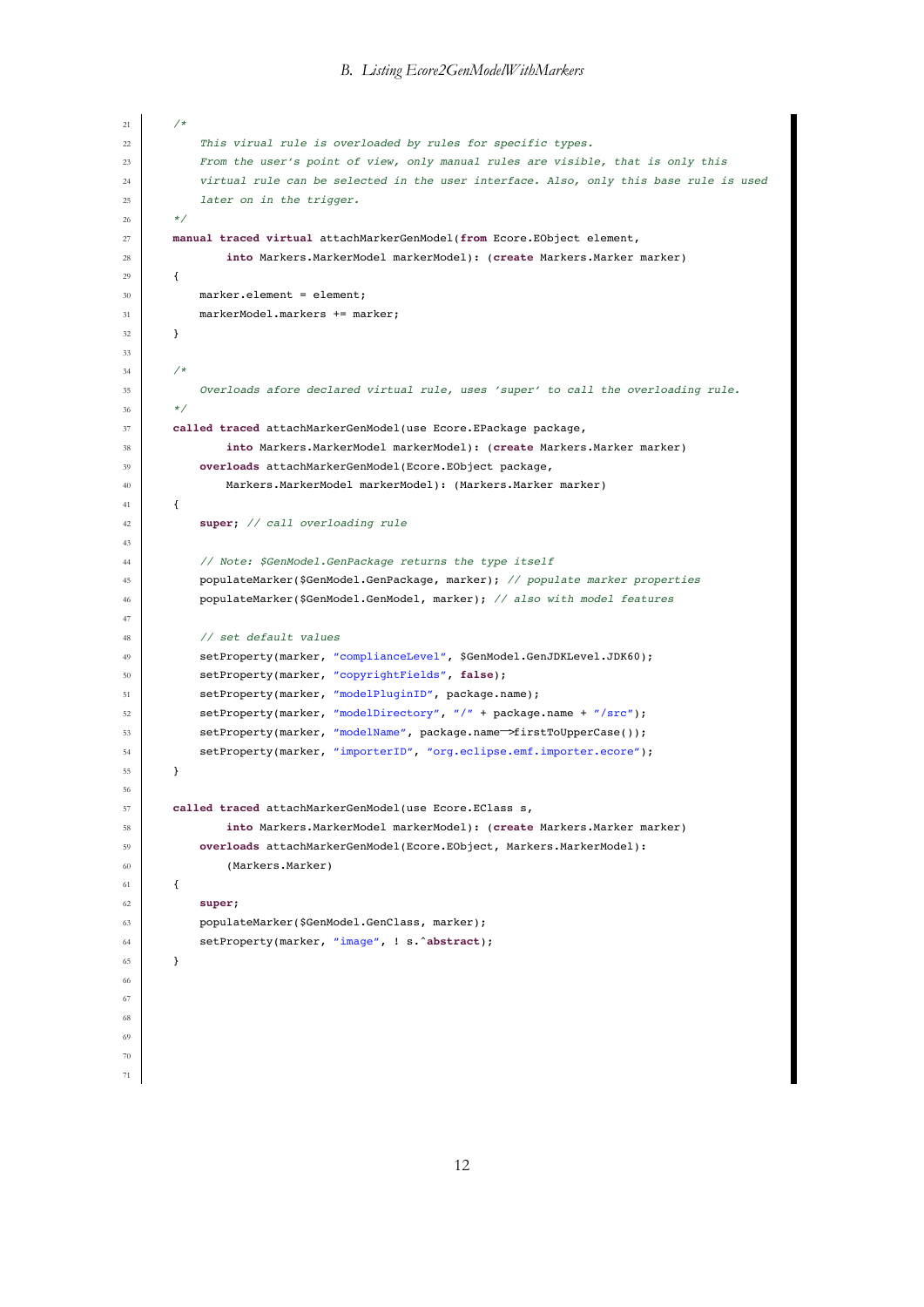### *B. Listing Ecore2GenModelWithMarkers*

```
72 called traced attachMarkerGenModel(use Ecore.EAttribute s,
73 into Markers.MarkerModel markerModel): (create Markers.Marker marker)
74 overloads attachMarkerGenModel(Ecore.EObject, Markers.MarkerModel):
75 (Markers.Marker)
76 \uparrow77 super;
78 populateMarker($GenModel.GenFeature, marker);
79
80 var GenModel.GenPropertyKind defaultProperty;
81 if (s.changeable) {
82 defaultProperty = $GenModel.GenPropertyKind.Editable;
83 } else {
84 defaultProperty = $GenModel.GenPropertyKind.Readonly;
85 }
86 setProperty(marker, "children", false);
87 setProperty(marker, "createChild", false);
88 setProperty(marker, "notify", true);
89 SetProperty(marker, "propertySortChoices", false);
90 setProperty(marker, "property", defaultProperty);
91 }
92
93 called traced attachMarkerGenModel(use Ecore.EReference s,
94 into Markers.MarkerModel markerModel): (create Markers.Marker marker)
95 overloads attachMarkerGenModel(Ecore.EObject, Markers.MarkerModel):
96 (Markers.Marker)
97 {
98 super;
99 populateMarker($GenModel.GenFeature, marker);
100
101 var GenModel.GenPropertyKind defaultProperty;
102 if (! s.container && ! s.containment) {
103 if (s.changeable) {
104 defaultProperty = $GenModel.GenPropertyKind.Editable;
105 }
106 else {
107 defaultProperty = $GenModel.GenPropertyKind.Readonly;
108 }
109 }
110 else {
111 defaultProperty = $GenModel.GenPropertyKind.None;
112 }
113
114 setProperty(marker, "children", s.containment);
115 setProperty(marker, "createChild", s.containment && s.changeable);
116 setProperty(marker, "notify", s.containment);
117 SetProperty(marker, "propertySortChoices",
118 defaultProperty == $GenModel.GenPropertyKind.Editable);
119 SetProperty(marker, "property", defaultProperty);
120 }
121
122
```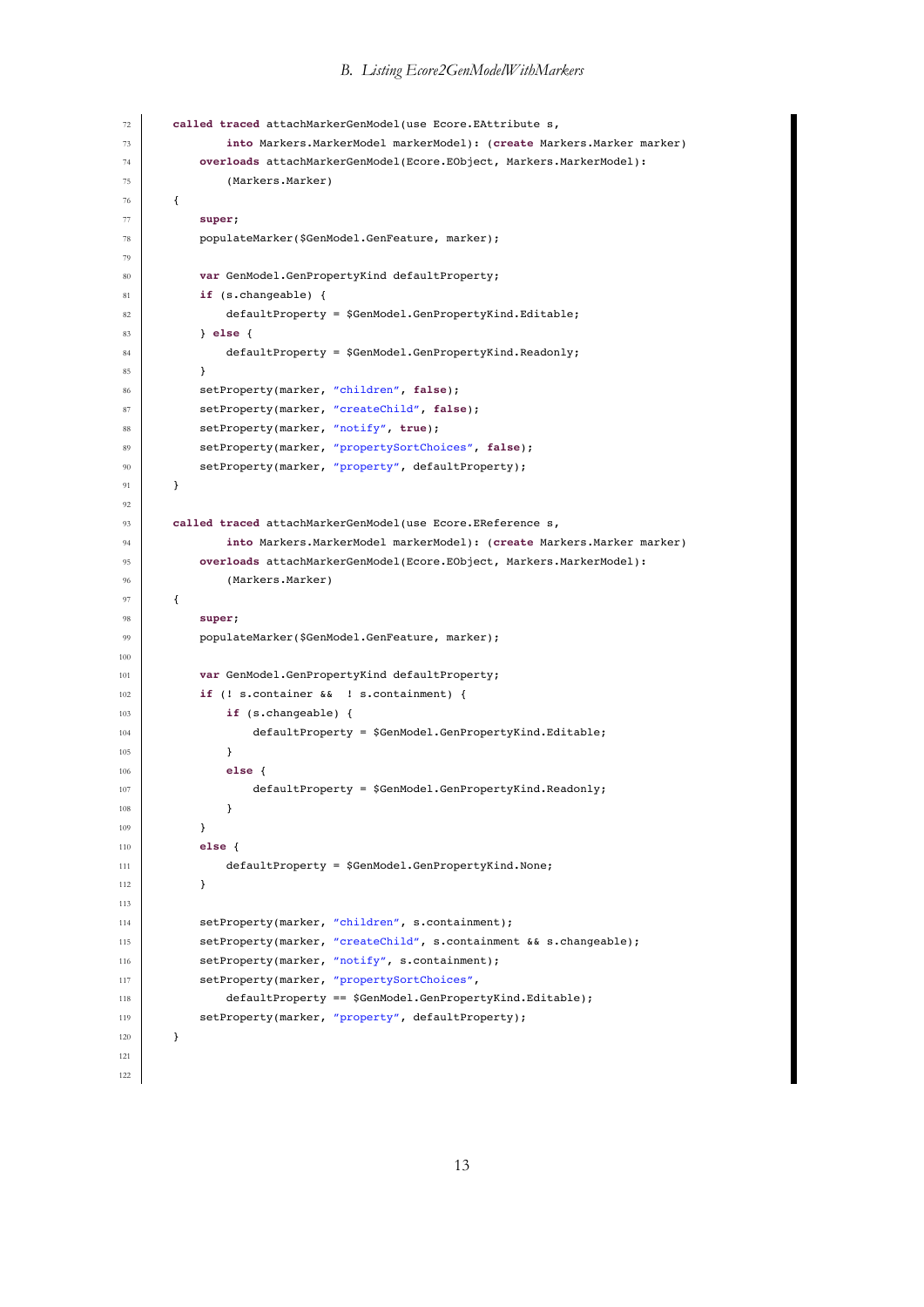### *B. Listing Ecore2GenModelWithMarkers*

```
123 called traced attachMarkerGenModel(use Ecore.EOperation s,
124 into Markers.MarkerModel markerModel): (create Markers.Marker marker)
125 overloads attachMarkerGenModel(Ecore.EObject, Markers.MarkerModel):
126 (Markers.Marker)
127 \left\{ \begin{array}{ccc} \end{array} \right\}128 super;
129 populateMarker($GenModel.GenOperation, marker);
130 }
131
132 called traced attachMarkerGenModel(use Ecore.EParameter s,
133 into Markers.MarkerModel markerModel): (create Markers.Marker marker)
134 overloads attachMarkerGenModel(Ecore.EObject, Markers.MarkerModel): (Markers.Marker)
135 {
136 super;
137 populateMarker($GenModel.GenParameter, marker);
138 }
139
140 called traced attachMarkerGenModel(use Ecore.EEnum s,
141 into Markers.MarkerModel markerModel): (create Markers.Marker marker)
142 overloads attachMarkerGenModel(Ecore.EObject, Markers.MarkerModel):
143 (Markers.Marker)
144 {
145 super;
146 | populateMarker($GenModel.GenEnum, marker);
147 setProperty(marker, "typeSafeEnumCompatible", false);
148 }
149
150 called traced attachMarkerGenModel(use Ecore.EDataType s,
151 into Markers.MarkerModel markerModel): (create Markers.Marker marker)
152 overloads attachMarkerGenModel(Ecore.EObject, Markers.MarkerModel):
153 (Markers.Marker)
154 {
155 super;
156 populateMarker($GenModel.GenDataType, marker);
157 }
158
159
160 /*−−−−−−−−−−−−−−−−−−−−−−−−−−−−−−−−−−−−−−−−−−−−−−−−−−−−−−−−−−−−−−−−−−−−−−−−−−−−−−−−−
161 Helper rules for attaching markers:
162 */
163
164 called populateMarker(use Type type, into Markers.Marker marker) {
165 forEach(var String featureName in type−>fieldNames()) {
166 if (type<sup>→</sup>>fieldChangeable(featureName)) {<br>
var Tvpe fieldTvpe = type→>fieldTvpe(
167 var Type fieldType = type<sup>→</sup>>fieldType(featureName);<br>168 if (fieldType→canParse()) {
168 if (fieldType<sup>→</sup>canParse()) {<br>169 if setProperty(marker, feat
                      setProperty(marker, featureName, null);
170 }
171 }
172 }
173 }
```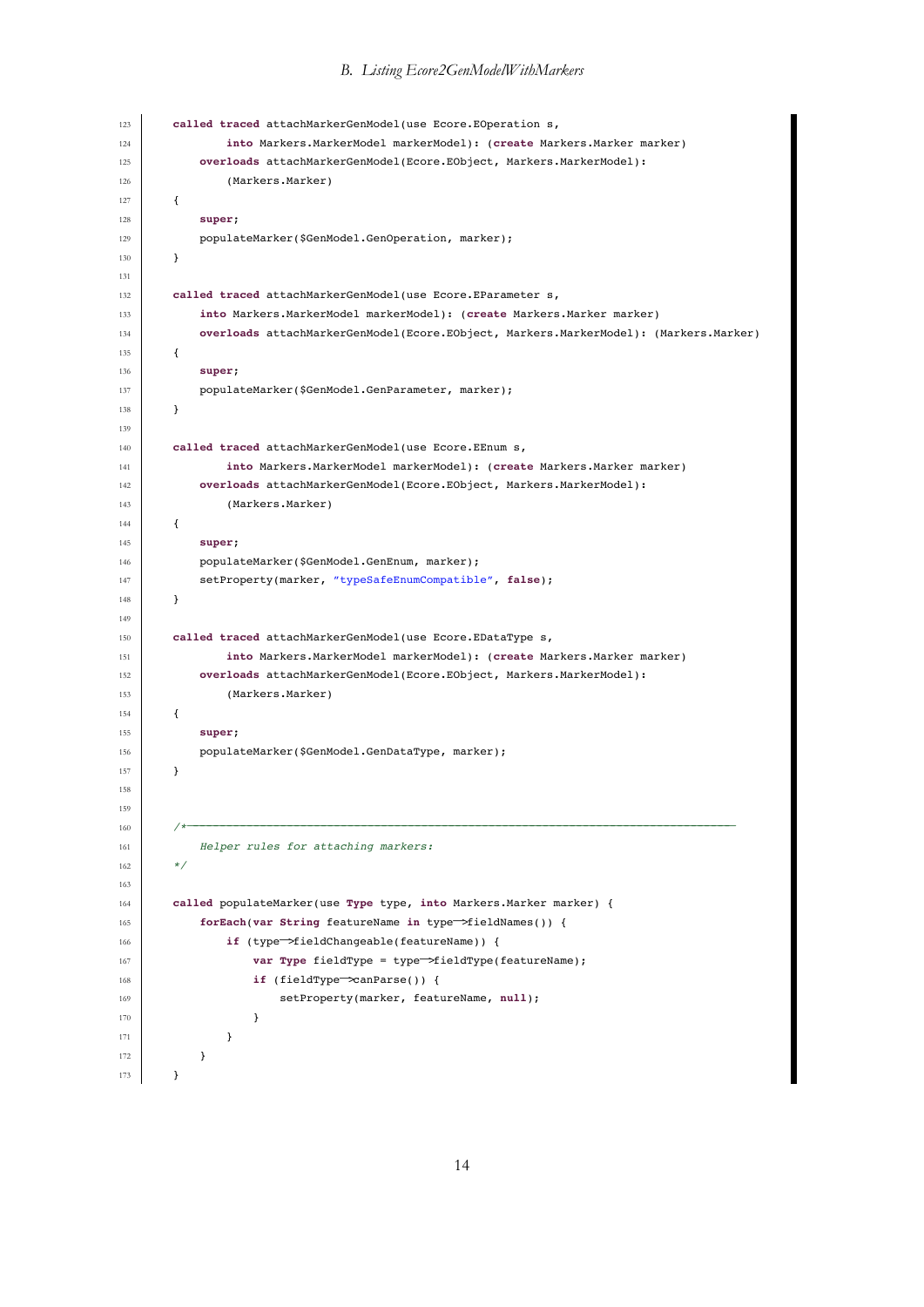```
174 /*−−−−−−−−−−−−−−−−−−−−−−−−−−−−−−−−−−−−−−−−−−−−−−−−−−−−−−−−−−−−−−−−−−−−−−−−−−−−−−−−−
175 Automatically triggered rules, these rules populate the GenModel element's
176 features with the property values of the marker.
177 * /178
179 /* This rule is triggered by the rules defined in the trigger−section. Since this rule is
            called automatically, all parameters must be bind by in the trigger. That is,
181 <sup>−</sup> marker is bound using the return value of attachMarkerGenModel(..)<br>
− target is bound using the return value of EcoreToGenModel(..)
182 <sup>−</sup> target is bound using the return value of EcoreToGenModel(..)<br>183 Note that both trigger rules have a parameter 'element'. That i.
            Note that both trigger rules have a parameter 'element'. That is, the values of
184 this parameter must be equal!
185 */
186 auto copyMarkerProperties(from Markers.Marker marker, into any target)
187 trigger (
188 EcoreToGenModel(any element, any genmodel_container): (any target),
189 attachMarkerGenModel(Ecore.EObject element, Markers.MarkerModel markerModel):
190 (Markers.Marker marker)
191 ) {
192 out("copy_marker_properties_into_" + target); // only for debugging purposes
193 forEach (var String feature in target−>fieldNames()) {
                194 var Markers.StringProperty property = select first (
195 var Markers.StringProperty p in marker.properties where p.name==feature);
196
197 out("property_for_feature_" + feature + "
is
in the property);
198
199 if (property!=null && property.stringValue!=null) {
200 out("set
\frac{1}{200} out("set
\frac{1}{200} + feature + "
\frac{1}{200} marker
\frac{1}{200} + property.stringValue);
201
202 setFeature(target, feature, property.stringValue);
203 }
204 }
205 }
206
207 /* A second automatically called rule. Note that the second rule in the trigger equals the
208 second rule in the trigger defined in the rule above. A single traced rule can used in
209 several triggers. Also note that the order of the execution of the triggering rules (as
210 the order of the definition in the trigger) does not matter.
211 */
212 auto copyMarkerPropertiesModel(from Markers.Marker marker, into GenModel.GenModel genModel)
213 trigger (
214 EPackage2GenPackage(Ecore.EPackage epackage, GenModel.GenModel genModel):
215 (GenModel.GenPackage t).
216 attachMarkerGenModel(Ecore.EPackage epackage, Markers.MarkerModel markerModel):
217 (Markers.Marker marker)
218 ) {
219 out("extra:␣Model:␣copy␣marker␣properties␣into␣" + genModel);
220 forEach (var String feature in genModel<sup>→</sup>>fieldNames()) {<br>
var Markers.StringProperty property =
                var Markers.StringProperty property =
222 select first (var Markers.StringProperty p in marker.properties where p.name==
                         feature);
223
```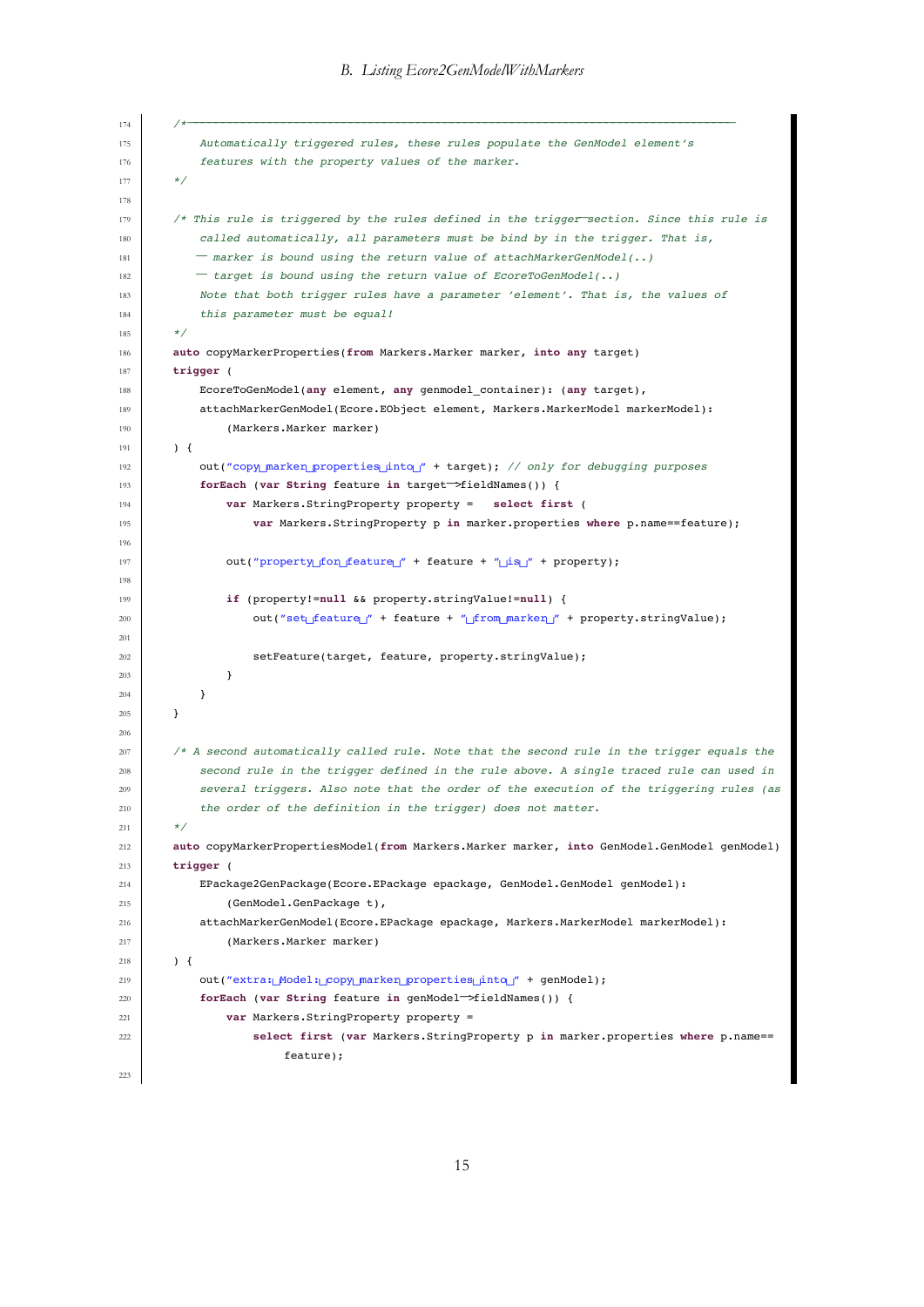*B. Listing Ecore2GenModelWithMarkers*

```
224 out("property\_for_feature\" + feature + "\_is\_" + property);
225
226 if (property!=null && property.stringValue!=null) {
227 out("set
_feature__" + feature + "
_from_marker__" + property.stringValue);
228
229 SECTER SETFEATURE (genModel, feature, property.stringValue);
230 }
231 }
232 }
233
234 called setProperty(into Markers.Marker marker, String name, any value) {
235 var Markers.StringProperty property = select first (
236 var Markers.StringProperty p in marker.properties where p.name==name);
237 if (property==null) {
238 property = new Markers.StringProperty();
239 property.name = name;
240 marker.properties += property;
241 }
242 if (value!=null)
243 property.stringValue = value−>toString();
244
245 }
246247 public called setFeature(any target, String feature, any value) {
248 if (target. <<feature>> \rightarrow isAssignableFrom(value)) {<br>249 target. <<feature>> = value:
               target.<<feature>> = value;
250 } else {
251 if (target. <<feature>>\rightarrowisMany()) {<br>forEach (var String part in val
252 forEach (var String part in value−>split(",")) {
                      target.<<feature>>+= part;
254 }
255 } else {
256 var any parsed = target. <<feature\gg → type() → parse(value);<br>if (parsed!=null) i
                  257 if (parsed!=null) {
258 arget. << feature>> = parsed;
259 }
260 }
261 }
262 }
263
264
265 /*−−−−−−−−−−−−−−−−−−−−−−−−−−−−−−−−−−−−−−−−−−−−−−−−−−−−−−−−−−−−−−−−−−−−−−−−−−−−−−−−−
266 Transformation rules, quite similar to first transformation, except that
267 markers are used instead of annotations.
268 */
269
270 /* Abstract rule, is implemented by concrete rules later on. This abstract rule is defined
271 in order to simplify the definition of the triggers.
272 */
273 abstract traced EcoreToGenModel(from any ecore_element, into any genmodel_container):
274 (return any genmodel_element);
```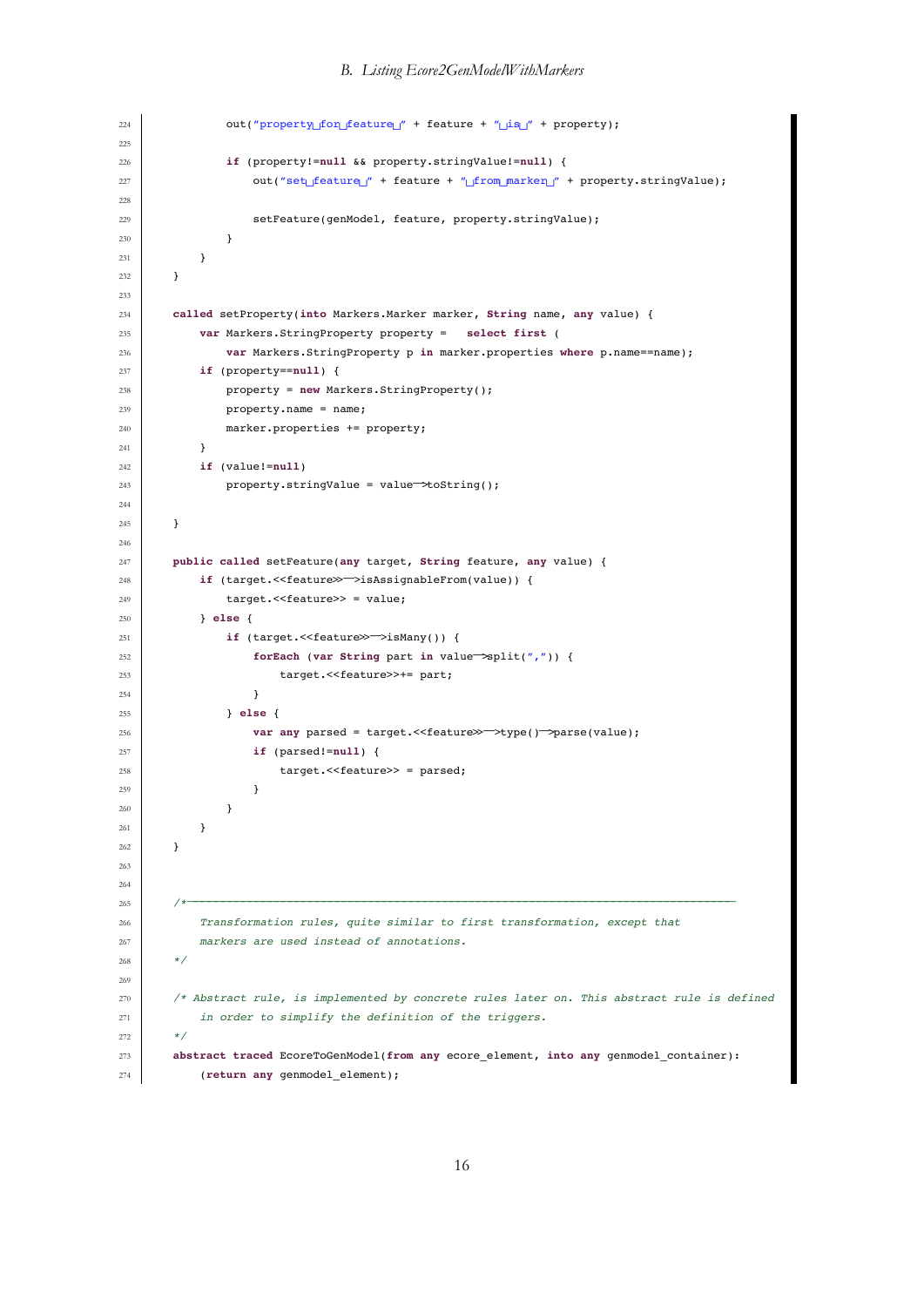```
275 /* Just as in the first example the rule to actually create the GenModel */
276 manual generateGenModel(from Ecore.EPackage s) : (create GenModel.GenModel genModel) {
277 var GenModel.GenPackage genPackage = EPackage2GenPackage(s, genModel);
278 genModel.genPackages += genPackage;
279
280 // set with defaults
281 | genModel.complianceLevel = $GenModel.GenJDKLevel.JDK60;
282 genModel.copyrightFields = false;
283 genModel.modelPluginID = s.name;
284 genModel.modelDirectory = \sqrt{n} + s.name + \sqrt{n}/src\sqrt{n};
285 genModel.modelName = s.name<sup>-</sup>>firstToUpperCase();<br>286 genModel.importerID = "org.eclipse.emf.importer.
           286 genModel.importerID = "org.eclipse.emf.importer.ecore";
287 }
288
289 /* Called from afore defined rule. The rules implements the abstract rule in order to
290 trigger the auto rules. This pattern is true for all following rules.
291
292 called traced EPackage2GenPackage(from Ecore.EPackage s, into GenModel.GenModel genModel):
293 (create GenModel.GenPackage t)
294 implements EcoreToGenModel(any, any ): (any)
295 {
296 genModel.genPackages += t;
297 t.ecorePackage = s;
298 t.disposableProviderFactory = true;
299 t.prefix = s.name<sup>→</sup>>firstToUpperCase();<br>300 forEach (var Ecore.EClassifier eClassi
           300 forEach (var Ecore.EClassifier eClassifier in s.eClassifiers) {
301 EClassifiers2GenClassifiers(eClassifier, t);
302 }
303 }
304
305 /* Just as in the previous listing, this virtual rule cannot be called as EClassifier is
306 abstract.
307 */
308 called traced virtual EClassifiers2GenClassifiers(from Ecore.EClassifier s,
309 into GenModel.GenPackage genPackage): (return GenModel.GenClassifier t)
310 implements EcoreToGenModel(any, any ): (any)
311 {
312 // must not be called
313 }
314
315 called EClass2GenClass(from Ecore.EClass s, into GenModel.GenPackage genPackage):
316 (create GenModel.GenClass t)
317 overloads EClassifiers2GenClassifiers(Ecore.EClassifier s,
318 GenModel.GenPackage genPackage): (GenModel.GenClassifier t)
319 {
320 genPackage.genClasses += t;
321 t.ecoreClass = s;
322 t.image = ! s.^abstract;
323
324 forEach (var Ecore.EStructuralFeature eStructuralFeature in s.eStructuralFeatures) {
325 EStructuralFeature2GenFeature(eStructuralFeature, t);
```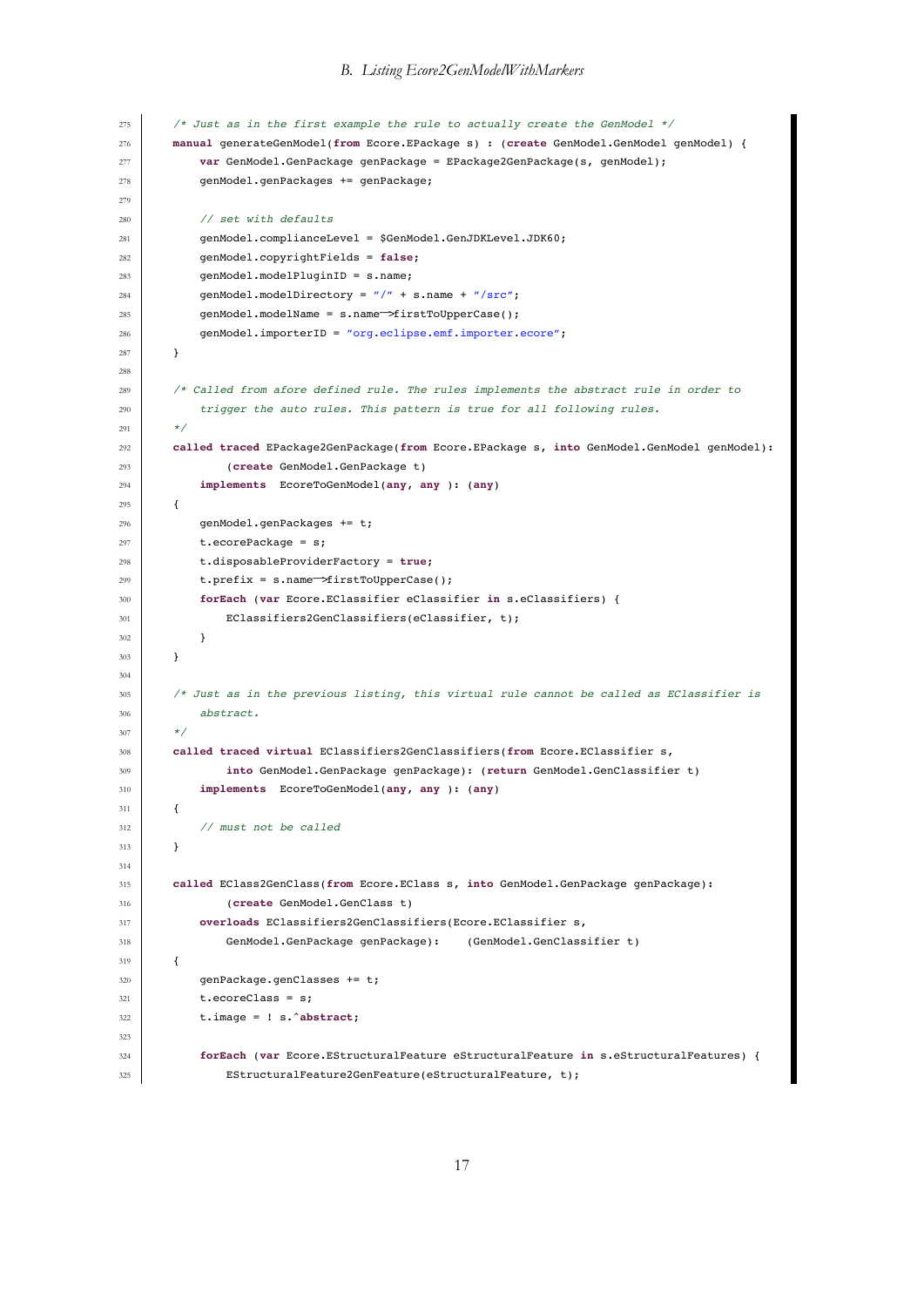```
326 }
327 forEach (var Ecore.EOperation eOperation in s.eOperations) {
328 EOperation2GenOperation(eOperation, t);
329 }
330 }
331
332 called traced virtual EStructuralFeature2GenFeature(from Ecore.EStructuralFeature s,
333 into GenModel.GenClass genClass): (create GenModel.GenFeature t)
334 implements EcoreToGenModel(any, any ): (any)
335 {
336 genClass.genFeatures += t;
337 t.ecoreFeature = s;
338 }
339
340 called EAttribute2GenFeature(from Ecore.EAttribute s, into GenModel.GenClass genClass):
341 (create GenModel.GenFeature t)
342 overloads EStructuralFeature2GenFeature(Ecore.EStructuralFeature s,
343 GenModel.GenClass genClass): (GenModel.GenFeature t)
344 {
345 super;
346
347 var GenModel.GenPropertyKind defaultProperty;
348 if (s.changeable) {
349 defaultProperty = $GenModel.GenPropertyKind.Editable;
350 } else {
351 defaultProperty = $GenModel.GenPropertyKind.Readonly;
352 }
353
354 t.children = false;
355 t.createChild = false;
356 t.notify = true;
357 t.propertySortChoices = false;
358 t.property = defaultProperty;
359 }
360
361 called EReference2GenFeature(from Ecore.EReference s, into GenModel.GenClass genClass):
362 (create GenModel.GenFeature t)
363 overloads EStructuralFeature2GenFeature(Ecore.EStructuralFeature s,
364 GenModel.GenClass genClass): (GenModel.GenFeature t)
365 {
366 super;
367
368 var GenModel.GenPropertyKind defaultProperty;
369 if (! s.container && ! s.containment) {
370 if (s.changeable) {
371 defaultProperty = $GenModel.GenPropertyKind.Editable;
372 }
373 else {
374 defaultProperty = $GenModel.GenPropertyKind.Readonly;
375 }
376 }
```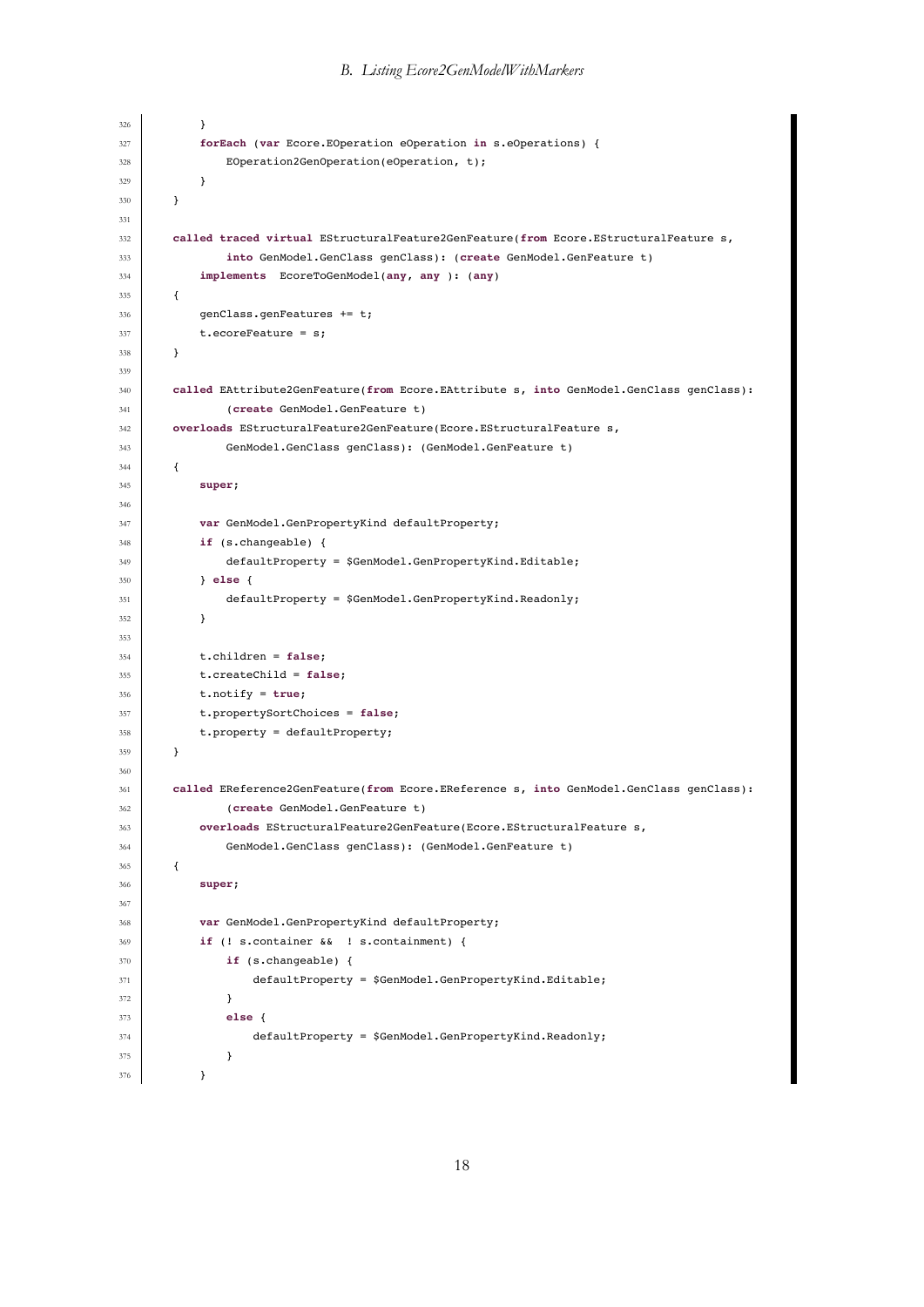```
377 else {
378 defaultProperty = $GenModel.GenPropertyKind.None;
379 }
380
381 t.children = s.containment;
382 t.createChild = t.children && s.changeable;
383 t.notify = t.children;
384 t.propertySortChoices = defaultProperty == $GenModel.GenPropertyKind.Editable;
385 t.property = defaultProperty;
386
387 }
388
389 called traced EOperation2GenOperation(from Ecore.EOperation s,
390 into GenModel.GenClass genClass): (create GenModel.GenOperation t)
391 implements EcoreToGenModel(any, any ): (any)
392 {
393 genClass.genOperations += t;
394 t.ecoreOperation = s;
395 forEach (var Ecore.EParameter eParamter in s.eParameters) {
396 EParameter2GenParameter(eParamter, t);
397 }
398 }
399
400 called traced EParameter2GenParameter(from Ecore.EParameter s,
401 into GenModel.GenOperation genOperation): (create GenModel.GenParameter t)
402 implements EcoreToGenModel(any, any ): (any)
403 {
404 genOperation.genParameters += t;
405 t.ecoreParameter = s;
406 }
407
408 called traced EEnum2GenEnum(from Ecore.EEnum s, into GenModel.GenPackage genPackage):
409 (create GenModel.GenEnum t)
410 overloads EClassifiers2GenClassifiers(Ecore.EClassifier s,
411 GenModel.GenPackage genPackage): (GenModel.GenClassifier t)
412 {
413 genPackage.genEnums += t;
414 t.ecoreEnum = s;
415 t.typeSafeEnumCompatible = false;
416 forEach (var Ecore.EEnumLiteral eLiteral in s.eLiterals) {
417 EEnumLiteral2GenEnumLiteral(eLiteral, t);
418 }
419 }
420
421 called traced EEnumLiteral2GenEnumLiteral(from Ecore.EEnumLiteral s,
422 into GenModel.GenEnum genEnum): (create GenModel.GenEnumLiteral t)
423 implements EcoreToGenModel(any, any ): (any)
424 {
425 genEnum.genEnumLiterals += t;
426 t.ecoreEnumLiteral = s;
427 }
```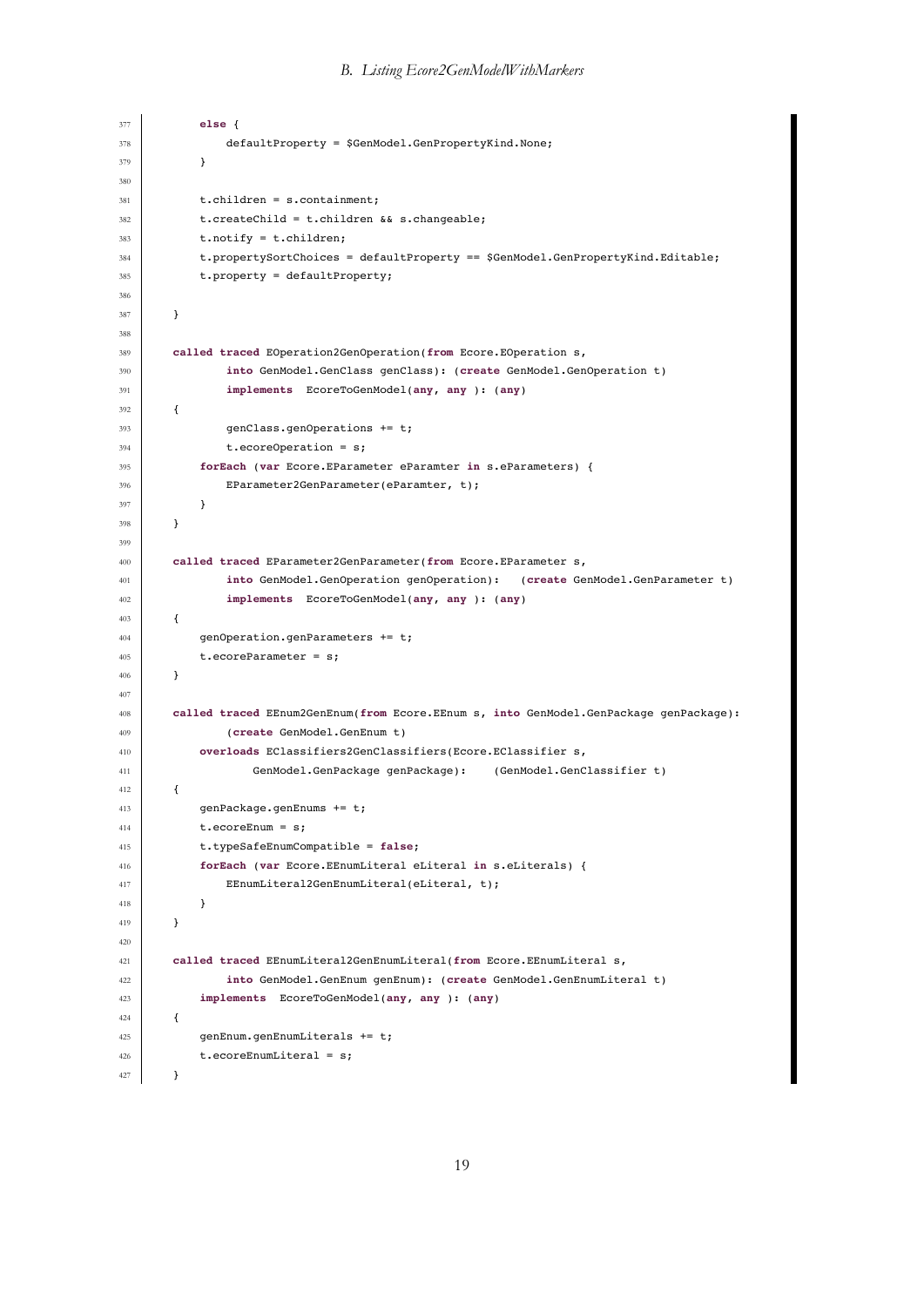```
428 called EDataType2GenDataType(from Ecore.EDataType s,
429 into GenModel.GenPackage genPackage): (create GenModel.GenDataType t)
430 overloads EClassifiers2GenClassifiers(Ecore.EClassifier s,
431 GenModel.GenPackage genPackage): (GenModel.GenClassifier t)
432 {
433 genPackage.genDataTypes += t;
434 t.ecoreDataType = s;
435 }
436
437 /* Definition of a native (=Java) method.
438 */
439 called out(String message) native(class="mitra.Log");
440 }
```
*C. Listing Ecore2GenModelWithMarkers*

## **C. Listing Ecore2GenModelWithMarkers**

This second listing shows the transformation discussed in subsection 2.4. This kind of transformation is used for *dropformations*. In this very simple example, only one manually called rule is defined. However, the strength of Mitra is to enable the definition of different manual rules, in order to allow similar elements to be transformed differently without the need for markers or [annotations. Us](#page-4-0)ing abstract rules, different rules can then be unified in order to trigger the very same auto rules. As in this example, the auto rules can be used to transform relations between node elements automatically.

```
1 / *2 Transformation Tool Contest 2010
3 Ecore2UML (cf. 2.4 3D Benefits)
4 \times/
5 module transformations:Ecore2UML {
6
       7 metamodel ecore:Ecore (nsUri="http://www.eclipse.org/emf/2002/Ecore");
8 metamodel uml2:UML ();
\overline{9}10 /* The manual rule used in a dropformation. It also triggeres the following rule.
11 \frac{1}{2} */
12 manual traced EClass2UMLClass(from Ecore.EClass s, into UML.Package p) : (create UML.Class
            t) \{13 t.name = s.name;14 \vert p.packagedElement += t;
15 }
16
17
18
19
20
21
22
23
24
```